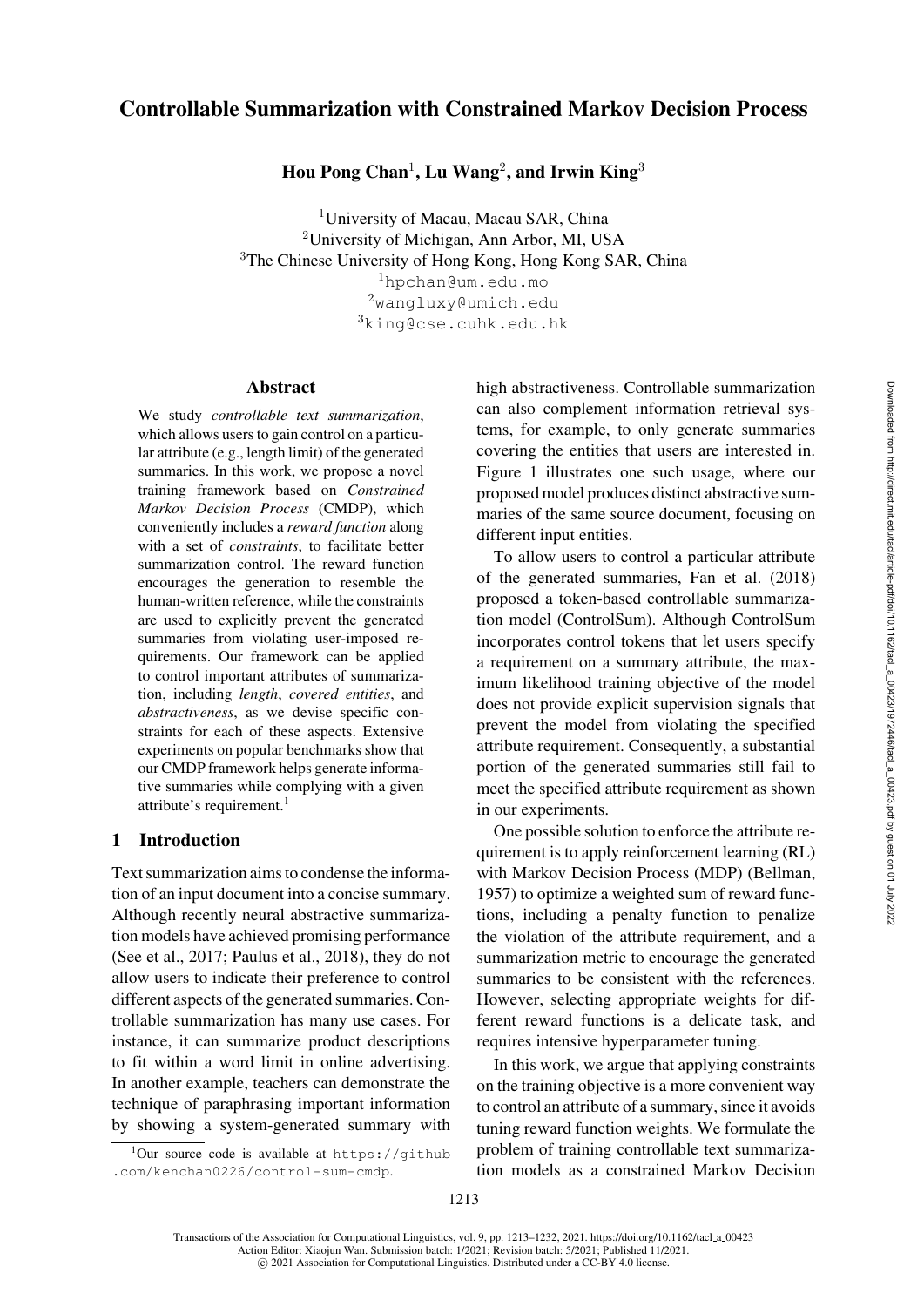

Figure 1: A sample document and three summaries generated by our entity-controlled model based on DistilGPT2 [\(Sanh et al., 2019](#page-17-1)) and fine-tuned by our proposed method. Each summary corresponds to the requested entity inside the pair of brackets.

<span id="page-1-0"></span>Process (CMDP) [\(Altman](#page-13-1), [1999](#page-13-1)), a RL framework trained with both rewards and constraints. In this setup, we maximize a summarization metric to encourage the similarity between the output summaries and the references, as well as impose constraints to disallow the summaries from violating a specified attribute requirement.

Moreover, we apply our approach to improve token-based controllable summarization models and control important summary attributes including length, covered entities, and abstractiveness by creating specific constraints for each attribute. For length control, we divide summary length into disjoint length bins and restrict the summary length according to the desired length bin. For entity control, we design constraints that guide the generated summary to cover the salient information of user-specified entities. To control abstractiveness, which measures the degree of textual novelty between a summary and its input document, we define bins corresponding to three abstractiveness levels, and design constraints that allow users to control the summary's abstractiveness.

Extensive experiments are conducted on popular benchmarks, to evaluate the effectiveness of our CMDP training framework with different types of attribute requirements. Concretely, we use our CMDP framework to fine-tune controllable summarization models based on pointer-generator network [\(See et al.](#page-17-0), [2017\)](#page-17-0), a Recurrent Neural Network (RNN) [\(Hochreiter and Schmidhuber,](#page-15-0)

[1997](#page-15-0)) model, and DistilGPT2 [\(Sanh et al.](#page-17-1), [2019](#page-17-1)), a lar[ge-scale pre-trained Transformer \(](#page-17-2)Vaswani et al.,  $2017$ ) model.<sup>2</sup> Experiment results demonstrate that our approach consistently improves both controllable summarization models' capabilities of following the specified attribute requirement. In addition, our framework increases the ROUGE scores of the generated summaries when provided with the reference control tokens (e.g., the tokens that represent the entities in the reference summary). Human evaluations further confirm that our framework produces informative summaries that conform to the attribute requirement.

The key contributions of this paper include: (1) A novel training framework that provides explicit guidance signals to supervise a controllable summarization model to conform to the specified attribute requirement; (2) Constraints that allow users to control the length, covered entities, and the abstractiveness of the generated summaries, respectively; (3) Consistent performance improvement of controllable summarization models based on two different architectures.

### 2 Related Work

Summarization Systems with Specified Attributes. Several methods extend abstractive summarization models to allow users to control a specific attribute of summaries. [Fan et al.](#page-14-0) [\(2018\)](#page-14-0) propose a method that allows users to control an attribute such as length, entity, and style of summaries by prepending special tokens to the input document. [Liu et al.](#page-16-1) [\(2018\)](#page-16-1) focus on controlling the exact length of summaries. They multiply the input word embeddings in the decoder by the specified summary length. [Song et al.](#page-17-3) [\(2020\)](#page-17-3) propose a masked language model to control the portion of copied words in the output summary for the sentence summarization task. This model controls the abstractiveness of a summary at the word level. In contrast, our work controls the extractive fragment density [\(Grusky et al.](#page-14-1), [2018\)](#page-14-1) of the output summary, which restricts the abstractiveness at the frag[ment level.](#page-15-1) [Makino et al.](#page-16-2)[\(2019](#page-16-2)[\) and](#page-15-1) Laban et al. [\(2020](#page-15-1)) incorporate a penalty term on the training objective to penalize a model for violating the length requirement for word limit control. However, it requires hyperparameter tuning for the weight of penalty if one wants to apply their method to another dataset. Our approach imposes

<span id="page-1-1"></span><sup>2</sup>We choose DistilGPT2 since it is smaller than GPT2.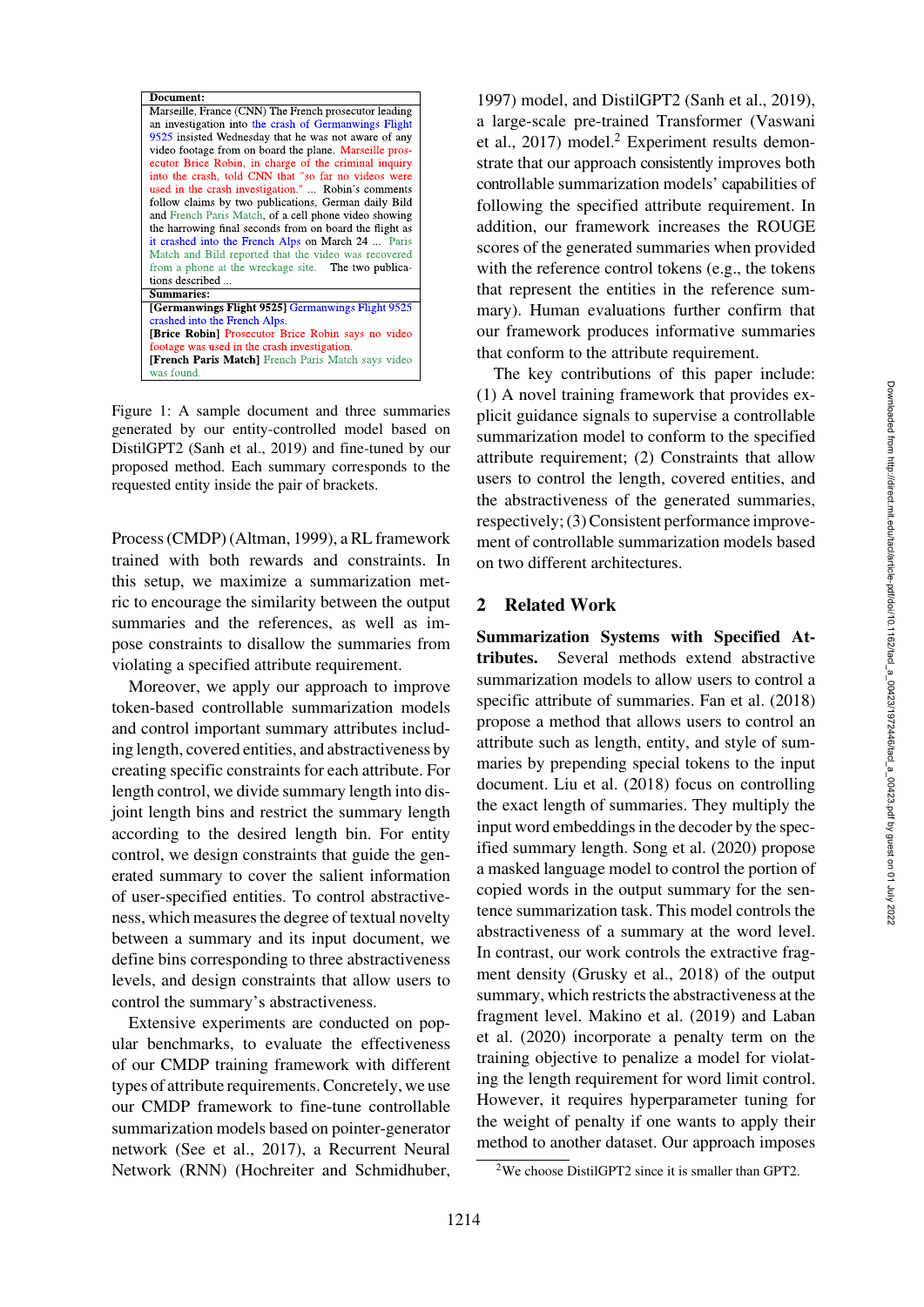constraints on the training objective and does not need to search suitable weights for penalties based on human inspection.

Query-focused summarization aims to predict a summary that answers specific questions, for example, ''*How often did Lebron James visit his hometown?*''. Most of the query-focused summarization methods are extractive and they are based on centrality ranking [\(Wan](#page-18-0), [2008](#page-18-0); Wan and Zhang, [2014\)](#page-18-1), manifold-ranking [\(Wan et al., 2007](#page-18-2); [Wan and Xiao, 2009;](#page-18-3) [Wan, 2009\)](#page-18-4), or sentencecompression framework [\(Wang et al., 2013\)](#page-18-5). Recently, [Nema et al.](#page-16-3) [\(2017\)](#page-16-3) propose two query attention-based models for abstractive queryfocused summarization. On the other hand, entitycontrolled summarization aims to produce a summary that captures the salient information of the desired entities, for example, ''Lebron James''.

Abstractive Summarization. Most of the existing a[bstractive](#page-14-2) [summarization](#page-14-2) [models](#page-14-2) [\(](#page-14-2)Gehrmann et al., [2018](#page-14-2); [Zhang et al., 2020a;](#page-18-6) [Chan et al.,](#page-14-3) [2020](#page-14-3)) are built on the encoder-decoder model [\(Bahdanau et al.](#page-13-2), [2015\)](#page-13-2) to generate summaries. [See et al.](#page-17-0) [\(2017](#page-17-0)) propose the pointer-generator network, which allows copying words from the source to the output summary. The structureinfused copy mechanism [\(Song et al.](#page-17-4), [2018](#page-17-4)) incorporates the syntactic structure of the source text into the pointer-generator network to facilitate copying important words to the output summary. [Lebanoff et al.](#page-15-2) [\(2019](#page-15-2)) propose a summarization framework that first extracts either a single sentence or a pair of sentences from the source document, then it condenses or fuses the selected sentence(s) to generate a summary. The above models do not allow users to constrain the degree of copying nor sentence fusion from the source document.

Recent methods apply RL with MDP to optimize an abstractive summarization model towards a single or a weighted sum of reward functions. Seve[ral methods](#page-14-4) [\(Paulus et al.](#page-16-0)[,](#page-14-4) [2018](#page-16-0)[;](#page-14-4) Çelikyilmaz et al., [2018\)](#page-14-4) adopt the ROUGE-L score [\(Lin,](#page-15-3) [2004](#page-15-3)) as the reward function. The SENECA model [\(Sharma et al., 2019](#page-17-5)) optimizes a weighted sum of ROUGE-2, ROUGE-L, and a coherence score from a coherence model. To improve the factual correctness of the generated summaries, several methods [\(Huang et al., 2020](#page-15-4); [Zhang et al.](#page-18-7), [2020c\)](#page-18-7) use RL to maximize a weighted sum of ROUGE scores and a factual correctness score computed by a model. [Kryscinski et al.](#page-15-5) [\(2018](#page-15-5)) use the weighted sum of ROUGE-L and 3-gram novelty as the reward to increase the abstractiveness of summaries, but this method does not allow users to control the abstra[ctiveness level of summaries.](#page-16-4) Pasunuru and Bansal [\(2018](#page-16-4)) extend the ROUGE-L reward by up-weighting the salient words detected by a classifier. One can modify this word-level weighting scheme to encourage the summary to contain certain keywords, but this method does not explicitly encourage the model to generate relevant information about the keywords. In contrast, we design a constraint to enforce a summary to retain relevant information of the requested entities. Ziegler et al. [\(2020](#page-18-8)) apply RL to fine-tune a GPT2 model [\(Radford et al., 2019](#page-16-5)). The reward is provided by a model trained from human preferences on different summaries. Though one can use a weighted sum of rewards to control an attribute of generated summaries, such a method needs to tune the weights for rewards. Our CMDP approach avoids the tuning of such weights.

Controllable Text Generation. Controllable text generation has received increasing attention from researchers. In machine translation, several methods [\(Sennrich et al., 2016;](#page-17-6) [Kobus et al.,](#page-15-6) [2017](#page-15-6); [Takeno et al., 2017\)](#page-17-7) apply special tokens to control the politeness, domain, or length of the translation output. [Ficler and Goldberg](#page-14-5) [\(2017\)](#page-14-5) concatenate a style embedding with the decoder input to control the style of the generated review. [Kikuchi et al.](#page-15-7) [\(2016\)](#page-15-7), [Miao et al.](#page-16-6) [\(2019\)](#page-16-6), and [Schumann et al.](#page-17-8) [\(2020](#page-17-8)) introduce different techniques to control sentence length for the headline generation task, such as feeding a length embedding to the decoder. The label-fine-tuning (LFT) model [\(Niu and Bansal, 2018\)](#page-16-7) uses special tokens to control the politeness of responses for dialogue response generation. Several insertion-based decoding methods [\(Sun et al.](#page-17-9), [2017;](#page-17-9) [Zhu et al.,](#page-18-9) [2019](#page-18-9); [Gu et al.](#page-15-8), [2019](#page-15-8)) are proposed to complete a fill-in-the-blank sentence, for example, "*keywords 1* \_ *keywords 2* \_ ". These decoding methods can be used to enforce the output to contain certain keywords, but users need to specify the relative order among the keywords. In contrast, entity-controlled summarization lets the model determine the relative order among the requested entities. Recently, [Keskar et al.](#page-15-9) [\(2019\)](#page-15-9) train a large language model conditioned on control codes that specify particular attributes such as domain or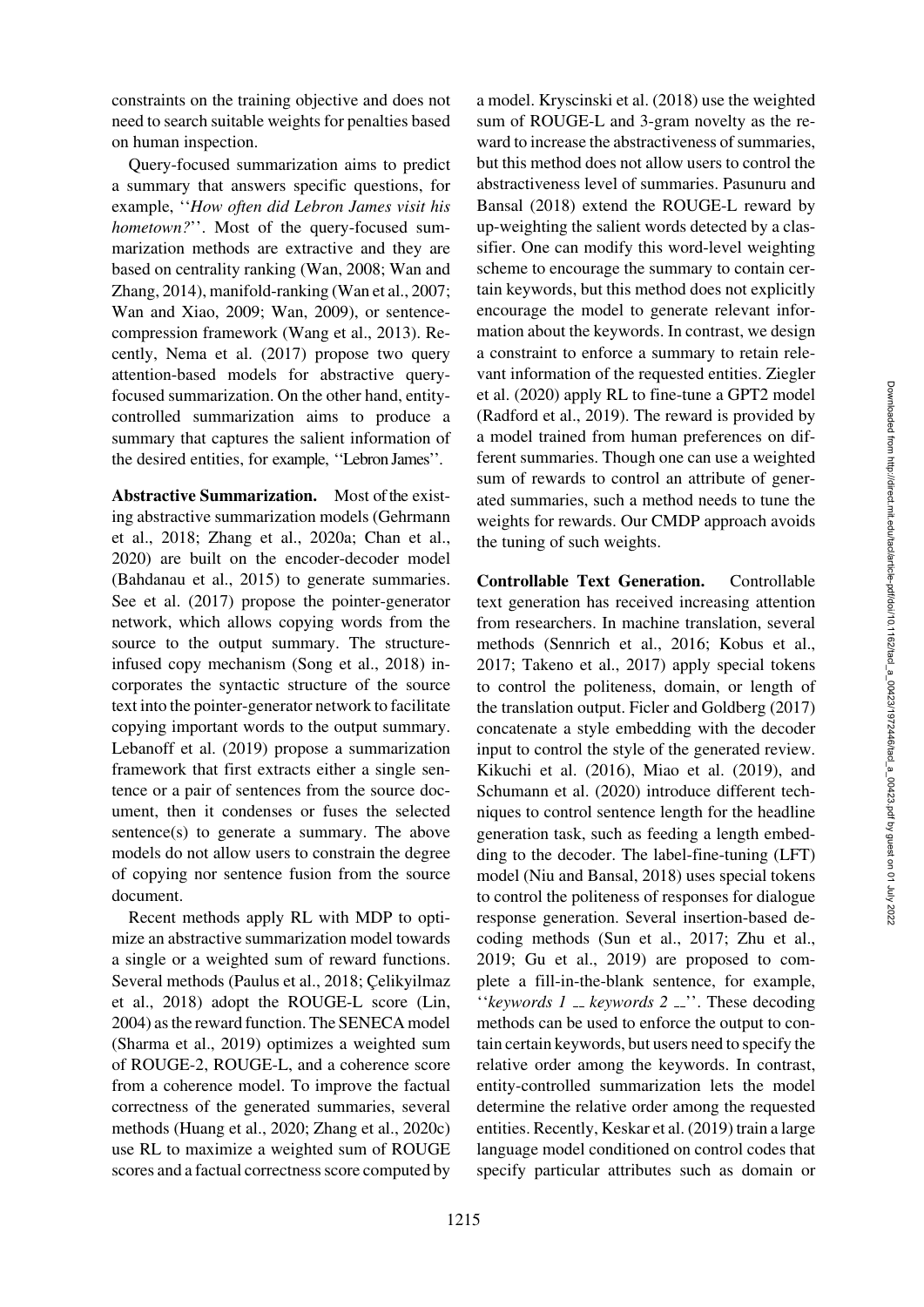language style. Compared with the above methods, our approach incorporates the attribute requirement into the training objective, which gives more explicit supervision signals to the summarizer.

## 3 Controllable Summarization with Constrained Markov Decision Process

#### 3.1 Problem Definition

Given a text document **x** and a requirement on an attribute a (e.g., length limit of 20 words), the goal of *controllable text summarization* is to generate a summary **y** that satisfies the requirement. Both the input document and output summary are sequences of words, namely,  $\mathbf{x} = [x_1, \dots, x_k]$  and  $\mathbf{y} = [y_1, \dots, y_{l_v}]$ , where  $l_x$  and  $l_y$  are the numbers of words in **x** and **y**, respectively. In this work, we focus on single-document summarization.

## <span id="page-3-2"></span>3.2 Constrained Markov Decision Process Formulation

We propose a constrained Markov Decision Process (CMDP) approach to guide a controllable summarization model to follow the attribute requirement. Assume an agent interacts with an environment to generate a summary in discrete time steps. At each step  $t$ , the agent performs an action by sampling a word  $y_t$  from its policy  $\pi_{\theta}$ , which is a controllable summarization model. Then the agent updates its internal state representation (hidden state of the decoder) and proceeds to the next step. Once the agent produces the end-of-sequence (EOS) token, we denote the current time step as  $T$ , the environment gives a reward  $r(y_1, \ldots, y_T, \mathbf{y}^*, \mathbf{x})$ , and a set of costs  $c_i(y_1,\ldots,y_T, \mathbf{y}^*, \mathbf{x})$  to the agent. The process then terminates. The reward function  $r$  measures the similarity between the output summary  $[y_1, \ldots, y_T]$  and the reference summary **y**<sup>\*</sup>, while a cost function  $c_i$  measures how well a summary satisfies an attribute requirement, for example, we can define a *length cost function* to measure the difference between the output summary length  $l_y$ and the specified length limit l:  $l_y - l$ . The goal of the agent is to maximize the expected reward while ensuring the costs are under constraints as follows:

$$
\max_{\pi_{\theta}} \mathbb{E}_{\mathbf{y}_{1:T} \sim \pi_{\theta}}[r(\mathbf{y}_{1:T}, \mathbf{y}^*, \mathbf{x})],
$$
\n
$$
\text{s.t.} \quad \mathbb{E}_{\mathbf{y}_{1:T} \sim \pi_{\theta}}[c_i(\mathbf{y}_{1:T}, \mathbf{y}^*, \mathbf{x})] \leq \alpha_i,
$$
\n
$$
i = 1, \dots, m,
$$
\n
$$
(1)
$$

where  $y_{1:T}$  denotes  $y_1, \ldots, y_T, \alpha_i$  is a pre-defined threshold associated with cost function  $c_i$ , m is the size of the set of constraints. A constraint restricts an attribute of the generated summary. For example, to limit the summary length, we can define a constraint to enforce the length cost function to be no larger than 0,  $l_y - l \leq 0$ .

Lagrange Relaxation. Following [Tessler et al.](#page-17-10) [\(2019\)](#page-17-10), we apply the Lagrange relaxation technique [\(Bertsekas, 1997\)](#page-13-3) to approximate the constrained optimization problem in Eq. (1). We use  $J(\pi_{\theta})$ as a shorthand to denote  $\mathbb{E}_{\mathbf{y}_{1:T} \sim \pi_{\theta}}[r(\mathbf{y}_{1:T}, \mathbf{y}^*, \mathbf{x})]$ and use  $J_{c_i}(\pi_{\theta})$  to denote  $\mathbb{E}_{\mathbf{v}_1:\tau \sim \pi_{\theta}}[c_i(\mathbf{y}_{1:T}, \mathbf{y}^*, \mathbf{x})].$ We then define a Lagrangian function  $L(\lambda, \theta) =$  $J(\pi_{\theta}) - \sum_{i=1}^{m} \lambda_i (J_{c_i}(\pi_{\theta}) - \alpha_i)$ , where  $\lambda_i$  is a Lagrangian multiplier and  $\lambda = [\lambda_1, \ldots, \lambda_m] \in$  $\mathbb{R}^m$ . When  $\lambda_i \geq 0$ ,  $\forall i$ , the optimal value of  $\max_{\theta} L(\lambda, \theta)$  is an upper bound to the optimal value of Eq. (1). If we minimize the optimal value of max $\theta$   $L(\lambda, \theta)$ , we will obtain a tighter upper bound on the optimal value of Eq. (1). Thus, we approximate Eq. (1) by the following relaxed problem:

$$
\min_{\boldsymbol{\lambda} \succeq 0} \max_{\boldsymbol{\theta}} J(\pi_{\boldsymbol{\theta}}) - \sum_{i=1}^{m} \lambda_i (J_{c_i}(\pi_{\boldsymbol{\theta}}) - \alpha_i), \quad (2)
$$

where  $\lambda \geq 0$  denotes that every entry in  $\lambda$  is non-negative. Intuitively, this relaxed problem penalizes the behavior of violating the constraints, and all the Lagrange multipliers  $\lambda_i$  are learnable. In contrast, the MDP formulation requires the manual tuning of weights for penalty terms.

Policy Training. We optimize *θ* and *λ* alternatively using gradient ascent and descent:  $\boldsymbol{\theta} \leftarrow \boldsymbol{\theta} + \eta_1 \nabla_{\boldsymbol{\theta}} L(\boldsymbol{\lambda}, \boldsymbol{\theta}), \, \boldsymbol{\lambda} \leftarrow \boldsymbol{\lambda} - \eta_2 \nabla_{\boldsymbol{\lambda}} L(\boldsymbol{\lambda}, \boldsymbol{\theta}),$ where  $\eta_1$  and  $\eta_2$  are learning rates for  $\theta$  and  $\lambda$ respectively. The gradients are expressed as fol- $\log \nabla_{\boldsymbol{\theta}} L = \mathbb{E}_{\pi_{\boldsymbol{\theta}}} [\sum_{t=0}^{T} \nabla_{\boldsymbol{\theta}} \log \pi_{\boldsymbol{\theta}} (y_t | \mathbf{y}_{1:t-1}) (r-t]$  $(\mathbf{\lambda}^T \mathbf{c})$ ],  $\nabla_{\mathbf{\lambda}} L = -(\mathbb{E}_{\pi_{\theta}}[\mathbf{c}] - \alpha)$ , where  $\mathbf{c} =$  $[c_1,\ldots,c_m] \in \mathbb{R}^m, \alpha = [\alpha_1,\ldots,\alpha_m] \in \mathbb{R}^m, \mathbb{E}_{\pi_{\theta}}$ is a shorthand for  $\mathbb{E}_{\mathbf{y}_{1:T} \sim \pi_{\theta}}$ . Since it is intractable to enumerate all possible  $y_{1:T}$ , we approximate the expectation  $\mathbb{E}_{\mathbf{y}_{1:T} \sim \pi_{\theta}}$  using a sample of output sequence  $y_{1:T} \sim \overline{\pi_{\theta}}$ . Moreover, we also subtract the reward by a baseline  $b$ , which is a standard technique to reduce the variance of the gradient estimator [\(Sutton and Barto, 1998](#page-17-11)). The gradients are then estimated by:

<span id="page-3-1"></span><span id="page-3-0"></span>
$$
\nabla_{\theta} L \approx \sum_{t=0}^{T} \nabla_{\theta} \log \pi_{\theta}(y_t | \mathbf{y}_{1:T}) (r - \boldsymbol{\lambda}^T \mathbf{c} - b), \quad (3)
$$

$$
\nabla_{\boldsymbol{\lambda}} L \approx -(\mathbf{c} - \boldsymbol{\alpha}). \tag{4}
$$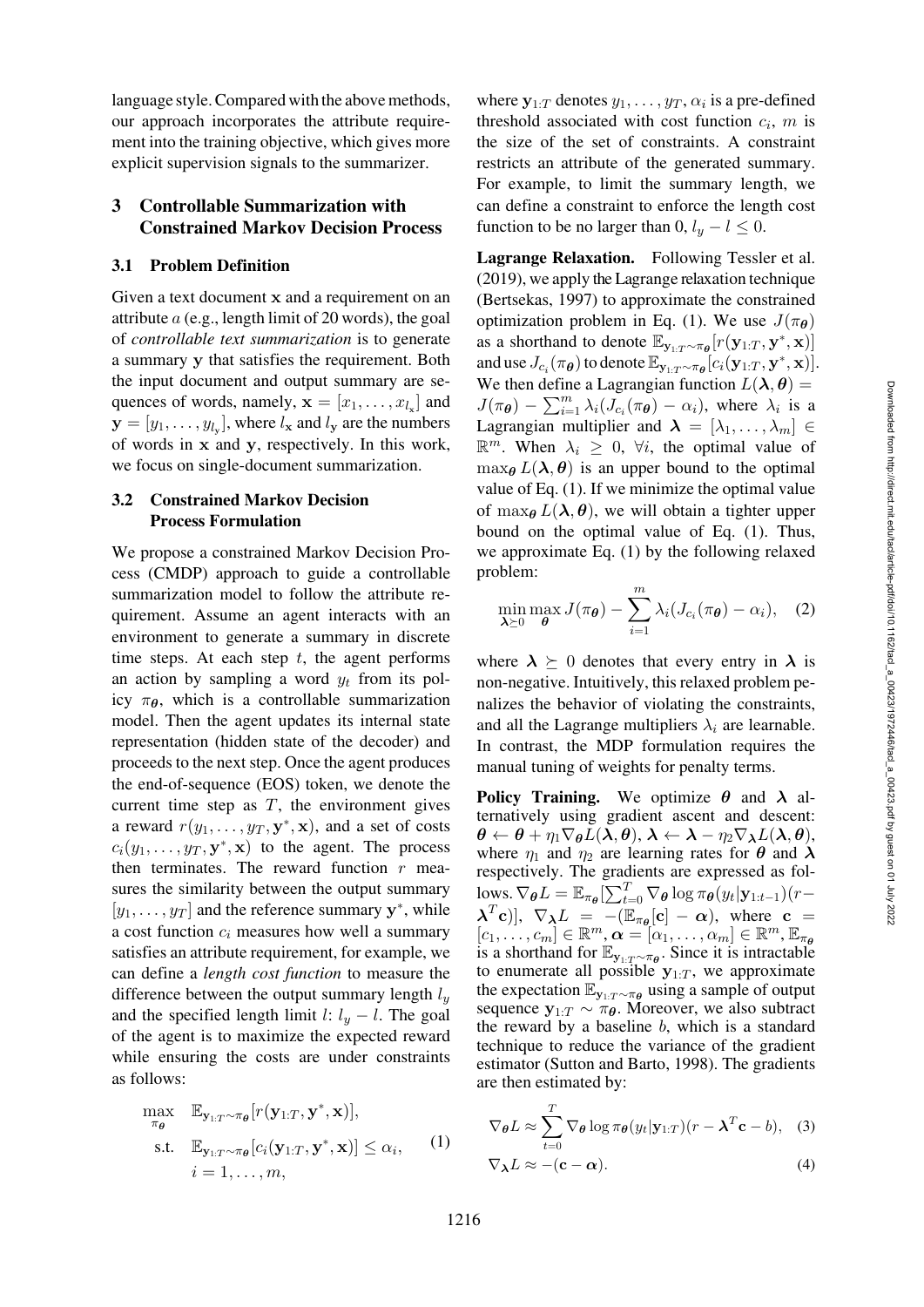We can interpret  $\nabla_{\theta}L$  as the standard policy gradient with a regularization term  $-\lambda^T c$ , where *λ* is trained by a gradient descent algorithm.

In this work, we apply the self-critical baseline [\(Rennie et al.](#page-16-8), [2017](#page-16-8)). Specifically, we use greedy search to generate an output sequence  $\bar{y}$  from the policy. Then, we treat the reward of this sequence  $r(\bar{v}, v^*, x)$  as the baseline b.

Reward Function. We apply BERTScore [\(Zhang et al.](#page-18-10), [2020b](#page-18-10)) as the reward function to measure the similarity between an output summary and the reference summary based on their BERT [\(Devlin et al., 2019\)](#page-14-6) contextual embeddings. We do not use ROUGE scores [\(Lin, 2004\)](#page-15-3) as the reward since they cannot match paraphrases in an output.

3-gram Repetition Constraint. Similar to prior work [\(Paulus et al.](#page-16-0), [2018;](#page-16-0) [Liu and Lapata](#page-16-9), [2019](#page-16-9); [Laban et al.](#page-15-1), [2020\)](#page-15-1), we address the problem of repetition of text fragments by adding a 3-gram repetition constraint into our framework. We define a cost function that measures the ratio of 3-gram repetition in a summary: RepeatRatio<sub>3</sub>(y) = #repeat 3-gram/# 3-gram. Then we set its threshold to zero and apply the following 3-gram repetition constraint: RepeatRatio<sub>3</sub>( $y$ ) < 0.

### 3.3 Implementation with RNN and Pre-trained Transformer

We apply our CMDP framework to train two types of controllable summarization models: pointergenerator network [\(See et al., 2017](#page-17-0)) and Distil-GPT2 [\(Sanh et al.](#page-17-1), [2019\)](#page-17-1). The pointer-generator network is a popular abstractive summarization model based on RNN encoder-decoder model [\(Bahdanau et al., 2015\)](#page-13-2). We also incorporate the intra decoder attention [\(Paulus et al.](#page-16-0), [2018\)](#page-16-0) mechanism since it has been shown to improve the performance of the pointer-generator. GPT2 [\(Radford et al.](#page-16-5), [2019](#page-16-5)) is a large-scale pre-trained language model based on Transformer (Vaswani et al., [2017](#page-17-2)). DistilGPT2 is a compressed version of GPT2 model using the knowledge distillation technique [\(Sanh et al.](#page-17-1), [2019](#page-17-1)). We append the text ''TL;DR'' to the input document to trigger the summarization operation by DistilGPT2. We append control tokens to these two models.

#### 3.4 Length-controlled Summarization

Length-controlled summarization aims to control the length of generated summaries. We adopt

the setting proposed by [Fan et al.](#page-14-0) [\(2018](#page-14-0)), which allows users to constrain the summary length to a pre-defined range (e.g., 33 to 37 words). We first divide summary length into 10 disjoint length bins  $\mathcal{LB} = (lb_1, \ldots, lb_{10})$ . Each length bin corresponds to a range of length, and each bin contains a roughly equal number of training samples in the corpus. Let  $lb_{i^*}$  denote the specified length bin. The goal of this task is to generate a summary **y** that satisfies the specified length bin  $lb_{i^*}$ .

Base Model. We expand the vocabulary of the model with ten special tokens  $(e.g.,$ to denote the corresponding bins. In training, we feed the token that indicates the length bin of the reference summary. During testing, we control the length of the output summary by inputting the token of our specified length bin. For pointer-generator, we prepend the token at the beginning of the document. For DistilGPT2, we insert the special token into the ''TL;DR:'' prefix (e.g., "TL;DR<br/>cbin\_2>:").

Length Bin Constraint. To encourage the summary length to match the specified length bin, we define a cost function that computes the normalized distance between the length bin of the generated summary  $\hat{i}$  and the specified length bin  $i^*$ :  $|\hat{i} - i^*|/10$ , then we set the threshold  $\alpha = 0$ , which leads to the following length bin constraint:  $|\hat{i} - i^*| \leq 0$ . We adopt a normalized cost function to prevent the values of costs from being too large and dominating the gradient  $\nabla_{\theta}L$  in Eq. [\(3\)](#page-3-0).

#### <span id="page-4-0"></span>3.5 Entity-controlled Summarization

Our second task is to generate a summary that focuses on entities requested by a user. [Fan et al.](#page-14-0) [\(2018\)](#page-14-0) anonymize each entity in the document by a special token. In contrast, we do not anonymize the entities, which is a more realistic setup.

Base Model. During training, we prepend the reference entities to the document. These requested entities are separated by segmenters, for example, ''Lebron James <ent> LA Lakers''. In test time, we control the focus of the summary by feeding in our specified entities. To make the reference summaries focus on the reference entities, we remove the reference summary sentences that contain neither reference entities nor coreferent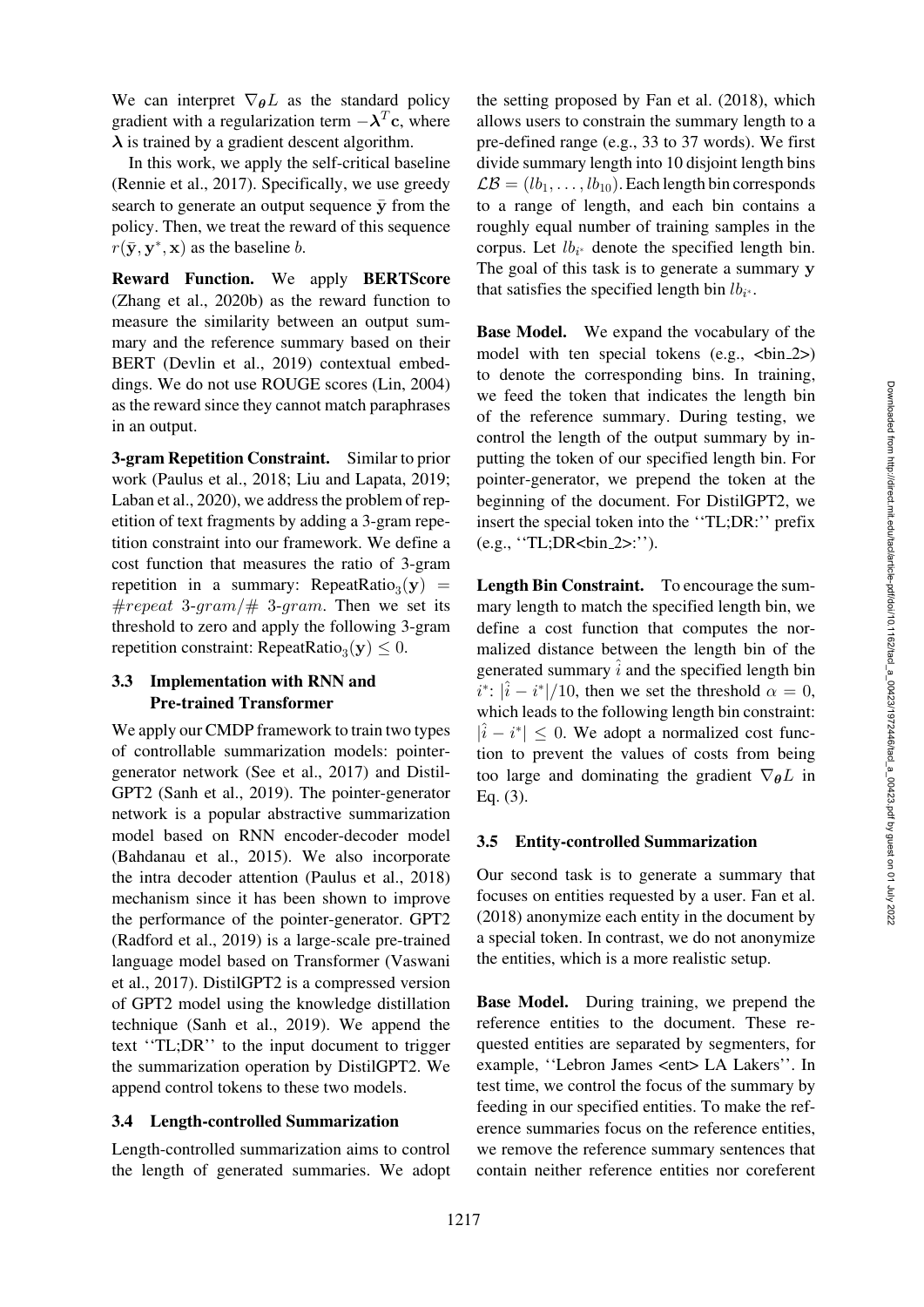mentions of reference entities on training, validation, and test splits. $3$ 

QA Constraint. We apply a questionanswering (QA) constraint to guide the generated summary to capture the important information of the requested entities. The main idea is to use the QA-based metric from [Eyal et al.](#page-14-7) [\(2019](#page-14-7)) and [Scialom et al.](#page-17-12) [\(2019\)](#page-17-12) to evaluate the capability of a summary to answer a set of questions regarding the reference entities. The QA constraint ensures that the score of the QA-based metric is above a threshold.

Specifically, we first construct a set of cloze question-answer pairs by individually masking each of the named entities from the reference summary to create the question, with the masked entity as its gold-standard answer. The summary predicted by a system is considered as the *context* for a QA model. We feed each of the cloze questions and the context to the QA model, then the QA model extracts an answer from the context for each cloze question. We use the  $F_1$  score of the answers extracted by the QA model as the evaluation metric, denoted as  $QA-F_1$  score. If a summary presents the key information of the reference entities, then the QA-model can predict the correct answers from the summary most of the time. We use the negative of  $QA-F_1$  as our cost function and set the threshold to -0.9. Our QA constraint is then defined as:  $-QA-F_1(y) \le -0.9$ .

The QA model is a BERT model [\(Devlin et al.,](#page-14-6) [2019](#page-14-6)) with a span classification head on top of the last-layer hidden states. The span classification head is a fully connected layer that predicts the beginning and ending positions of the answer span on the context. We obtain a BERT-based QA model that is fine-tuned on SQuAD 2.0 [\(Rajpurkar et al.,](#page-16-10) [2018](#page-16-10)) from Huggingface Transformers (Wolf et al., [2019\)](#page-18-11). Then we further fine-tune the QA model on the CNN/Dailymail [\(Hermann et al.,](#page-15-10) [2015](#page-15-10); [Nallapati et al.](#page-16-11), [2016](#page-16-11)) corpus using our constructed question-context-answer triplets. We construct 349,653/17,442 cloze question-contextanswer triplets for training and development. The details of the construction method are described in §[A.2.](#page-19-0)

Entity Repetition Constraint. We find that the QA constraint will cause the model to repeatedly generate the same requested entity in a sentence, because the model wants to increase the chance that the QA model will select the requested entities as the answer. Since a named entity usually contains one or two words, the entity repetition behavior cannot be fixed by the 3-gram repetition constraint. To address this problem, we first define a function  $ER(y)$  to measure the fraction of sentences in **y** that contain repetition of requested entities. We then use  $ER(y)$  as the cost function and apply the following constraint:  $ER(y) \leq 0$ .

## 3.6 Abstractiveness-controlled Summarization

Our third task is abstractiveness-controlled summarization, which allows a user to specify the degree of text novelty between a generated summary and the corresponding document.<sup>4</sup> In this work, we adopt extractive fragment density [\(Grusky et al., 2018\)](#page-14-1) to measure the abstractiveness of a summary. Given a document **x** and a summary **y**, the set of extractive fragments  $\mathcal{F}(\mathbf{x}, \mathbf{y})$  is the set of common sequences of words in **x** and **y**. Extractive fragment density is defined as the mean square of the extractive fragment lengths:  $\frac{1}{l_y} \sum_{f \in \mathcal{F}(\mathbf{x}, \mathbf{y})} |f|^2$ . Intuitively, a summary that copies many longer text fragments from the document has a higher extractive fragment density and a lower abstractiveness. We divide the values of extractive fragment density into three abstractiveness bins:  $ab_1 = (3.3, +\infty], ab_2 = (1.3, 3.3],$  $ab_3 = [0, 1.3]$ , which indicates low, medium, and high abstractiveness respectively. The goal of abstractiveness control is to generate a summary **y** that follows the specified abstractiveness bin  $ab_{i^*}$ .

Base Model. Similar to length control, we use special tokens to denote the abstractiveness bins and input a special token to control the abstractiveness level of the output summary.

Abstractiveness Bin Constraint. To avoid the output summary from violating the specified abstractivenss bin, we apply a cost function to evaluate the normalized distance between the abstractiveness bin of the output summary  $\hat{i}$  and the desired abstractiveness bin  $i^*$ :  $|\hat{i} - i^*|/3$ . We set the threshold to 0 and obtain the following abstractiveness bin constraint:  $|\hat{i} - i^*| \leq 0$ .

<span id="page-5-0"></span><sup>&</sup>lt;sup>3</sup>Fewer than 2% of the removed sentences contain named entities that have coreferent mentions.

<span id="page-5-1"></span><sup>4</sup>Abstraction refers to the process of semantic generalization of concepts in the source document. The degree of text novelty is a proxy for measuring abstractiveness.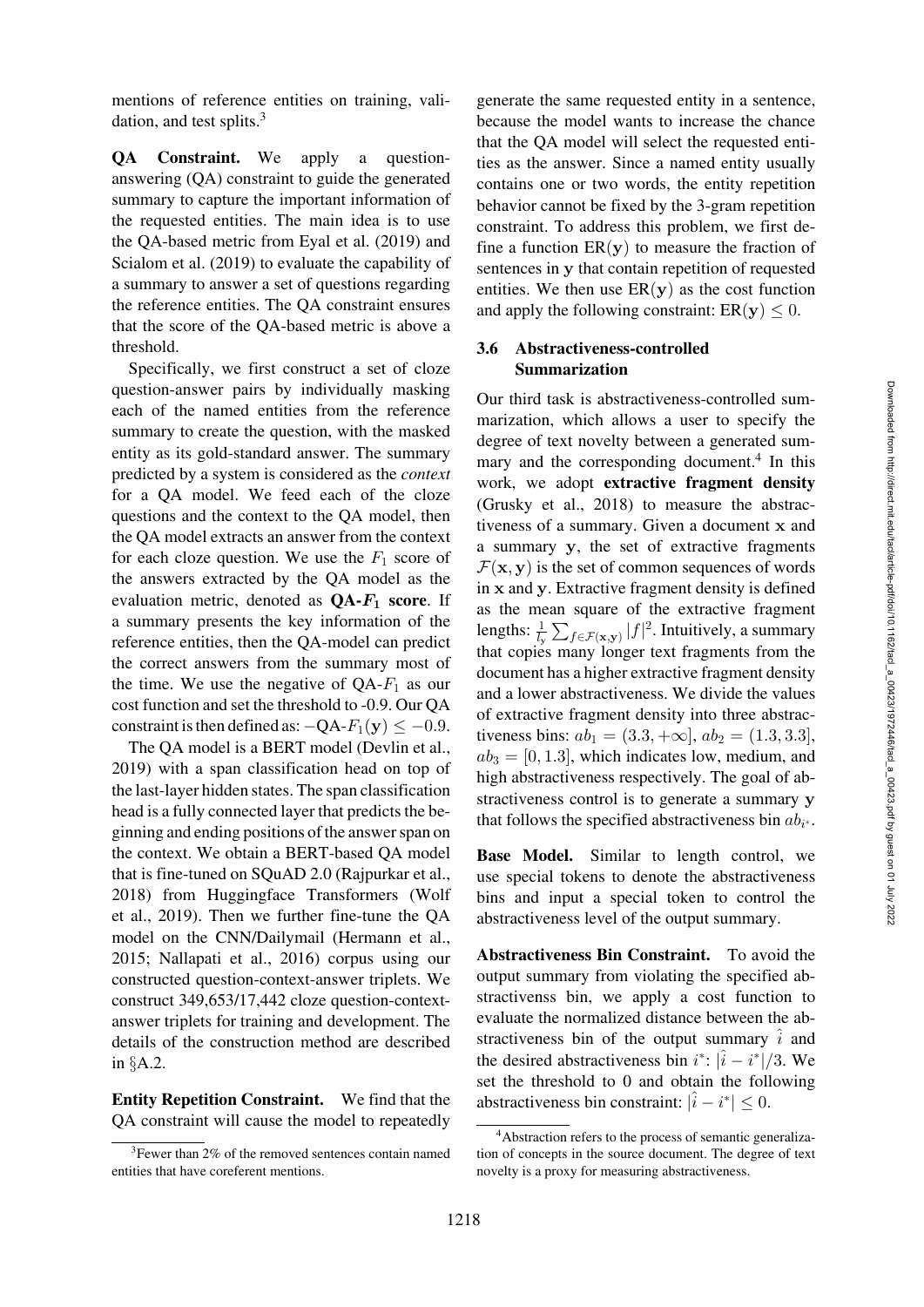| Bin | CNN/DM | Newsroom | Newsroom-b |
|-----|--------|----------|------------|
|     | 37.88% | 45.92%   | 33.94%     |
|     | 57.56% | 25.96%   | 37.54%     |
| -3  | 4.56%  | 28.12%   | 28.52%     |

<span id="page-6-0"></span>Table 1: Distribution of abstractiveness bins of reference summaries on CNN/DM, Newsroom, and Newsroom-b training sets. Bin 3 is the most abstractive bin. Newsroom-b is a subset of Newsroom which has a more *balanced* distribution of abstractiveness bins.

Conjunction Constraint. We find that after applying the abstractiveness constraint, the model often inserts the conjunction ''but'' into a copied fragment to decrease the extractive fragment density, even if there is no contrast relationship. Since it is difficult to detect the improper use of conjunction, we devise a constraint to avoid the model from generating ''but'' when the reference summary does not contain "but". Concretely, we first define a binary function  $IC(y)$  as follows.  $IC(y) = 1$  if the predicted summary y contains ''but'' and the reference summary does not contain "but"; otherwise,  $IC(y) = 0$ . We then apply the following conjunction constraint:  $IC(y) \leq 0$ . This method can be generalized to other discourse markers depending on specific model behavior.

#### 4 Experimental Setup

Datasets. We use three popular summarization datasets in our experiments. The first one is the CNN/DailyMail [\(Hermann et al.](#page-15-10)[,](#page-16-11) [2015](#page-15-10)[;](#page-16-11) Nallapati et al., [2016\)](#page-16-11) corpus. We use the standard splits, which have 287,113/13,368/11,490 samples for training, validation, and test sets. Each summary in the training set has 66 words on average. We follow the preprocessing steps of [See et al.](#page-17-0) [\(2017\)](#page-17-0). [Table 1](#page-6-0) shows the distribution of abstractiveness bins. We can observe that most of the reference summaries belong to abstractiveness bin 1 and 2, indicating that this dataset is not abstractive.

Moreover, we use a subset of the Newsroom [\(Grusky et al., 2018\)](#page-14-1) corpus. Newsroom contains 1.3 million news articles with summaries from 38 different news publishers. We construct a subset of the Newsroom corpus called Newsroom-b that has a more balanced distribution of abstractiveness bins. We extract all the samples from three of the news publishers (Washington Post, The Guardian, and New York Times) and obtain the splits of 297,327/31,815/32,047 for training, validation, and test sets. The distribution of abstractiveness bins is shown in [Table 1.](#page-6-0)

Furthermore, we conduct experiments of length control on the DUC-2002 dataset [\(Ellis, 2002](#page-14-8)) using a t[est-only setup](#page-14-10) [\(Chen et al.](#page-14-9)[,](#page-14-10) [2018](#page-14-9)[;](#page-14-10) Chen and Bansal, [2018](#page-14-10); [Chan and King](#page-14-11), [2021](#page-14-11)). DUC-2002 consists of 567 documents and each document has two reference summaries. We remove the documents that are shorter than their corresponding reference summaries, resulting in 554 documents. This dataset has long reference summaries with an average length of 113 words.

Baselines and Comparison. We use maximum likelihood (ML) loss to train the pointer-generator and DistilGPT2 based controllable summarization models described in §[3.5,](#page-4-0) denoted as PG and D.GPT2 respectively. We then use a suffix ''+CMDP'' to indicate that a model is fine-tuned by our CMDP framework. The following baselines do not use pre-trained models. We consider the ControlSum [\(Fan et al., 2018\)](#page-14-0) model as a baseline for all of our control settings. For entity control, we incorporate query-focused summarization baselines including GRSUM [\(Wan](#page-18-0), [2008\)](#page-18-0), an extractive model that incorporates query-relevance into [a random walk algorithm,](#page-16-3) QueryAtt (Nema et al., [2017\)](#page-16-3), an abstractive model that applies a query attention to focus on different parts of the input query, and SD2 [\(Nema et al.](#page-16-3), [2017](#page-16-3)), which integrates an orthogonality constraint into the QueryAtt model to encourage the successive query attention context vectors to be orthogonal to each other. Both the QueryAtt and SD2 models have a strong inductive bias that the generated summary should focus on the query. We modify the ROUGESal [\(Pasunuru and Bansal](#page-16-4), [2018\)](#page-16-4) method by doubling the weights to the words of the requested entities and treat it as a baseline, denoted as ROUGEEnt.

Evaluation Metrics. For length control and entity control, we evaluate the quality of summaries using **ROUGE-1, ROUGE-2, and ROUGE-L**  $F_1$  scores with full-length and stemming [\(Lin, 2004](#page-15-3)). For abstractiveness control, we use embedding-based metrics, BERTScore [\(Zhang et al., 2020b\)](#page-18-10) and MoverScore [\(Zhao et al.](#page-18-12), [2019\)](#page-18-12), to measure the semantic similarity between an output summary and a reference summary. To evaluate how well the generated summaries satisfy the attribute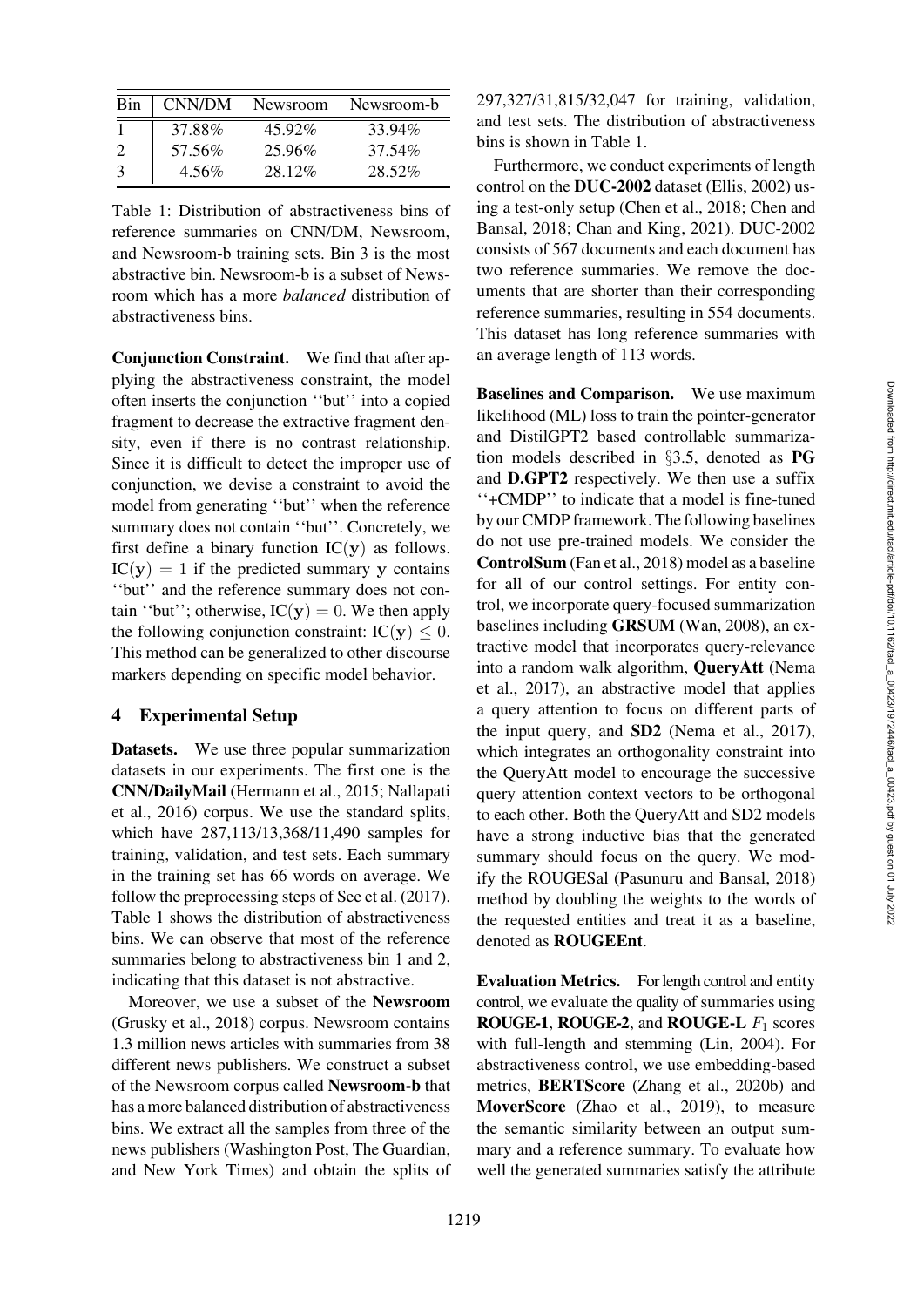|                    |       | Rin 1 |                                                                         | Bin 4 |  | Bin 7 |  | Bin 10      |  |
|--------------------|-------|-------|-------------------------------------------------------------------------|-------|--|-------|--|-------------|--|
| Method             | $R-1$ |       | R-2 R-L R-1 R-2 R-L R-1 R-2 R-L                                         |       |  |       |  | R-1 R-2 R-L |  |
| ControlSum         |       |       | 32.40 14.30 28.28 36.30 15.34 31.95 38.55 16.18 34.50 40.30 17.08 36.59 |       |  |       |  |             |  |
| PG                 | 27.93 |       | 12.06 24.40 31.41 12.51 27.23 31.81 12.27 27.54 31.94 11.79 28.09       |       |  |       |  |             |  |
| $PG+CMDP$          |       |       | 35.30 17.00 31.98 37.88 17.59 34.27 39.85 18.46 36.17 40.73 17.11 37.30 |       |  |       |  |             |  |
| D.GPT <sub>2</sub> |       |       | 31.21 13.36 27.12 36.27 15.97 31.91 38.18 16.43 33.64 40.87 17.45 36.62 |       |  |       |  |             |  |
| D.GPT2+CMDP        |       |       | 33.09 13.48 29.74 38.41 16.55 34.59 39.65 16.77 35.79 42.05 17.77 38.35 |       |  |       |  |             |  |

<span id="page-7-1"></span>Table 2: Results of length control on different specified length bins using the DUC-2002 data. Our CMDP framework consistently improves the ROUGE scores of PG and D.GPT2 ( $p < 0.04$ , approximate randomization test, for ROUGE-1 and ROUGE-L).

requirement, we define a metric called bin % to measure the percentage of generated summaries that follow the specified bin (length or abstractiveness bin). We use the  $QA$ - $F_1$  score defined in §[3.5](#page-4-0) to evaluate whether a summary retains the essential information of the reference entities. We define reference entities as all the named entities (typed as location, person, and organization) that appear in both the reference summary and the first 400 words of the input document. We also define appear % to measure the percentage of requested entities that appear in the summary. For the non-reference control settings, the entire test set is evaluated under different control constraints and reference summaries do not exist in these cases.

Implementation Details. We use Spacy [\(Honnibal et al.](#page-15-11), [2020\)](#page-15-11) for coreference resolution. For RNN-based models, we use the Adam algorithm [\(Kingma and Ba, 2015](#page-15-12)) for training. We first use ML loss to train a RNN-based model until the validation loss stops decreasing for three consecutive checkpoints. Then we start the (C)MDP training. The initial learning rates are 1e-3 and 5e-5 for ML and CMDP training, respectively. For Transformer-based models, we use the AdamW algorithm [\(Loshchilov and Hutter,](#page-16-12) [2017](#page-16-12)) for training. We first use ML loss to train a Transformer-based model for 12 epochs. Then we start the (C)MDP training. The initial learning rates are 5e-5 and 1.77e-5 for ML and CMDP training. During CMDP training of D.GPT2, we freeze the bottom four layers of the model. We initialize the values of  $\lambda$  to 0.01.

## 5 Automatic Evaluation Results

#### 5.1 Results of Length Control

Reference Length Bin. We first evaluate the performance of length controlled models when

| Method         | $R-1$ |                   | $R-2$ R-L Bin $%$       |       |
|----------------|-------|-------------------|-------------------------|-------|
| ControlSum     |       |                   | 39.75 17.43 36.70 48.15 |       |
| PG             |       |                   | 35.07 15.05 32.11 74.09 |       |
| <b>PG+CMDP</b> |       |                   | 39.77 16.65 36.66 94.37 |       |
| D.GPT2         |       |                   | 39.28 17.36 36.07 50.74 |       |
| D.GPT2+CMDP    |       | 41.72 17.99 39.00 |                         | 70.13 |
| D.GPT2+MDP     |       |                   | 41.46 17.69 38.74 69.71 |       |

<span id="page-7-0"></span>Table 3: Results of length control using reference length bins as the input on the CNN/DM dataset. Our CMDP framework significantly improves the ROUGE scores and bin % of both PG and D.GPT2  $(p < 0.0001$ , approx. randomization test).

supplying the length bin of the reference summary (reference length bin) at testing time. The results are shown in [Table 3.](#page-7-0) We observe that *after applying our CMDP framework, both PG and D.GPT2 models obtain significantly higher ROUGE scores and a larger portion of their generated summaries follow the specified length bin*. We also report the results of the D.GPT2 model after fine-tuned by RL with MDP (D.GPT2+MDP). In this MDP approach, the reward is BERTScore minus a weighted sum of length bin distance and 3-gram repetition ratio. We tune the weights of penalties on the validation set and set the weights for length bin distance and 3-gram repetition to 0.4 and 0.6, respectively. We can see that our CMDP approach outperforms the MDP approach. The above results demonstrate the effectiveness of our framework.

Moreover, we observe that the D.GPT2 based models obtain higher ROUGE scores but lower bin % than the PG based models. One possible reason is that the large-scale pre-training in D.GPT2 makes the model more difficult to adapt to a specific bin requirement. This suggests a trade-off between the task metrics and the bin %.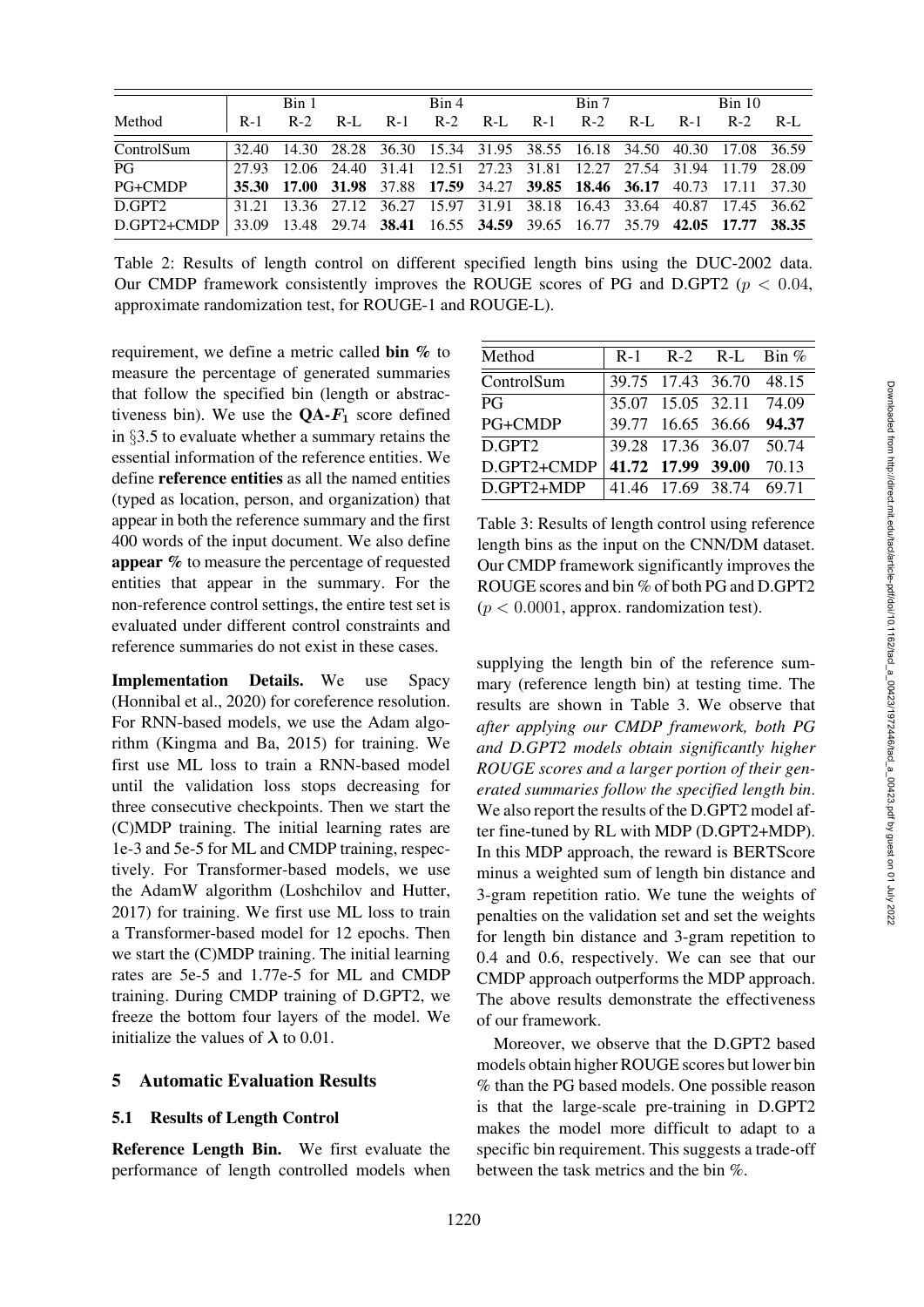

<span id="page-8-0"></span>Figure 2: Bin % of different models with different specified length bins on the DUC-2002 dataset. Our framework improves the bin % of PG and D.GPT2 for bin 4, 7, and 10 by a wide margin.

Arbitrary Length Bin. We evaluate the performance of length-controlled models when supplying different length bins at testing time. We report the results of length-controlled models on four different length bins: 1, 4, 7, and 10. The DUC-2002 dataset is adopted since this dataset has long reference summaries. Hence, we can evaluate the quality of summaries with different lengths by truncating the summaries. We truncate the reference and system summaries to 33, 46, 59, and 100 for specified length bins of 1, 4, 7, and 10, respectively, when computing ROUGE scores. ROUGE evaluation with truncation is a common practice for evaluating a system summary when given a length budget [\(Hong et al., 2014](#page-15-13)). The intuition is that a good summary should contain the more essential information at the beginning.

We analyze the results of length-controlled models on different length bins. [Figure 2](#page-8-0) illustrates the results of bin % obtained by different models. We observe that *all the models achieve more than 90 bin % for length bin 1*. It is because length bin 1 represents the range of (0, 33] in length, it is easy to satisfy the requirement by generating a very short summary. *For length bin 4, 7, and 10, our CMDP framework improves the bin % of both PG and D.GPT2 models by a wide margin*. From [Table 2,](#page-7-1) we can see that *our framework consistently improves the ROUGE scores of PG and D.GPT2 models*.

Costs and Lagrangian Multipliers. Furthermore, we analyze the values of costs (**c**) and Lagrangian multipliers (*λ*) of our PG+CMDP model during training. From [Figure 3,](#page-8-1) we can see that *the costs received by the agent decrease gradually over iterations*. It is because the relaxed training objective of our framework in Eq. (2) penalizes the behavior of violating the constraints.



<span id="page-8-1"></span>Figure 3: Values of costs (**c**) and Lagrangian multipliers  $(\lambda)$  of PG+CMDP for length control on every checkpoint (4k iterations) during training. Each value is averaged over 4k iterations.

We also observe that *the values of Lagrangian multipliers*  $\lambda$  *keeps increasing*. The reason is that according to Eq. [\(4\)](#page-3-1), the gradient of  $\lambda$  is negative as long as there is a sample that violates the constraints during training. As mentioned in § [3.2,](#page-3-2) *λ* is learned by a gradient descent algorithm and the algorithm increases  $\lambda$  when the gradient is negative.

#### <span id="page-8-2"></span>5.2 Results of Entity Control

Reference Entities. We first evaluate the performance of entity-controlled models in summarizing the reference entities. For each of the models, we feed in all the reference entities to generate a summary that centers on the reference entities. The results are presented in [Table 4.](#page-9-0) We use the CNN/DM dataset for entity-controlled summarization because it contains named entities in 99.74% of the reference summaries in its test set, whereas the Newsroom-b dataset only has 85.24%. When computing  $QA-F_1$  and appear %, we ignore the samples that do not have a named entity in the reference summary. We observe that *our framework consistently and significantly improves the ROUGE scores, QA-*F<sup>1</sup> *score, and appear % for both of the PG and D.GPT2 models*. These results demonstrate the effectiveness of our framework in summarizing reference entities.

We also adopt the D.GPT2+MDP model as a rival system. In this control setting, the reward is BERTScore(y) +  $\gamma_1 QAF_1(y)$  –  $\gamma_2$ RepeatRatio<sub>3</sub>(y) –  $\gamma_3$ ER(y). We set  $\gamma_1, \gamma_2, \gamma_3$ to 0.15, 0.4, and 0.5 respectively after hyperparameter tuning. It is observed that the MDP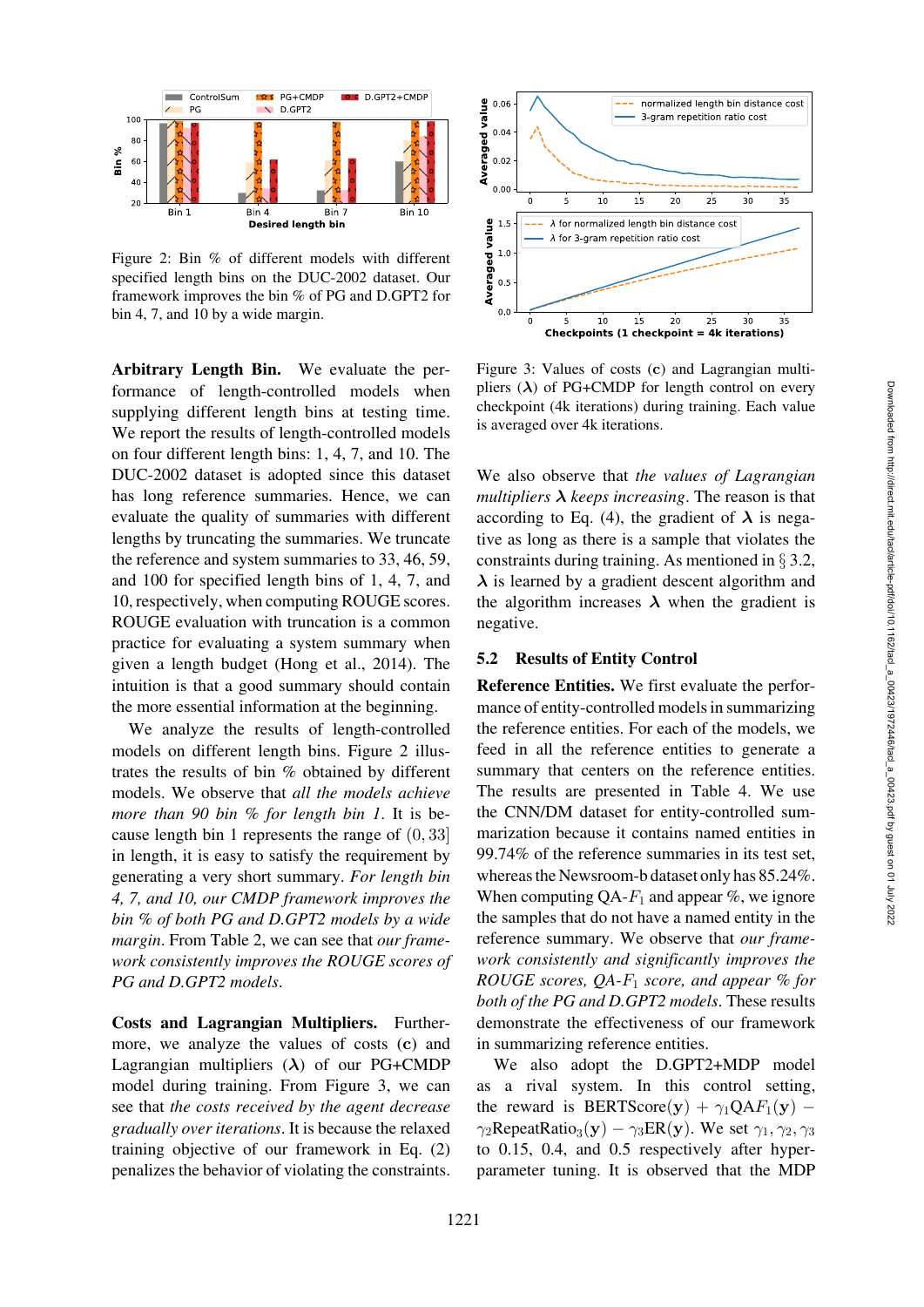| Method             | R-1   | $R-2$             | $R-L$       |       | $QA-F_1$ Appear % |
|--------------------|-------|-------------------|-------------|-------|-------------------|
| <b>GRSUM</b>       | 35.89 |                   | 15.86 31.96 | 34.92 | 76.22             |
| <b>ROUGEEnt</b>    |       | 39.45 20.36 36.78 |             | 23.47 | 83.75             |
| ControlSum         | 39.41 | 19.94             | 36.55       | 27.02 | 74.08             |
| QueryAtt           | 38.92 | 20.38 36.47       |             | 25.12 | 75.10             |
| SD2                | 39.43 | 20.71             | 36.88       | 27.23 | 75.97             |
| P <sub>G</sub>     | 37.61 | 19.27             | 35.04       | 23.53 | 37.96             |
| PG+CMDP            | 40.81 | 20.23             | 37.56       | 30.38 | 86.64             |
| D.GPT <sub>2</sub> |       | 41.68 22.32 38.85 |             | 35.32 | 82.31             |
| D.GPT2+CMDP        | 45.00 | 23.65 41.85       |             | 36.00 | 93.37             |
| D.GPT2+MDP         | 45.00 | 23.50 41.90       |             | 35.72 | 94.46             |

<span id="page-9-0"></span>Table 4: Results of entity-controlled models using reference entities as the input on the CNN/DM dataset. Our CMDP framework significantly improves the ROUGE scores,  $QA-F_1$ , and appear %  $(p < 0.0001$ , approx. randomization test).

approach and our CMDP approach obtain similar performance while our approach has fewer hyperparameters to tune.

Entities at Different Positions. Next, we evaluate the capability of entity-controlled models to summarize entities at different positions of the document with the following setup. For each of these models, we use the named entities at document sentences 1 to 2, 3 to 4, 5 to 6, and 7 to 8 as the requested entities respectively. Since we do not have reference summaries for these entities, we use the document sentences to construct cloze questions to evaluate the output summaries. For each requested entity, we build cloze questions by masking each document sentence that contains the entity or its coreferent mention. We use the  $F_1$ score of the answer predicted by the QA model as an evaluation metric, denoted as  $QA' - F_1$ .

We analyze the performance of our method for entities at various sentences of the document. The results of appear  $%$  and QA'- $F_1$  scores are presented in [Figure 4.](#page-9-1) We observe that *our CMDP framework consistently improves the appear % and QA -*F<sup>1</sup> *scores of both PG and D.GPT2 models for entities at different positions*. Without our CMDP training, the appear  $%$  are low for entities at latter positions of the document. The reason is that we use reference entities for model training and the reference entities are concentrated in the first few sentences of the document, which bias a neural model towards these sentences. There are 45.6% of reference entities appear in the first two document sentences in the training set of CNN/DM. Nevertheless, *the neural models fine-tuned by our*



<span id="page-9-1"></span>Figure 4: Results of entity-controlled models for entities in different document sentences. Our CMDP framework consistently improves the  $QA' - F_1$  and appear % for entities at different positions.

## *CMDP achieve high appear % for entities at varying positions*.

Moreover, we observe that the GRSUM system achieves highest  $QA' - F_1$  scores and its appear % scores are similar to that of D.GPT2+CMDP. We analyze the reasons as follows. The GRSUM system is an extractive method while all other methods in Figure 4 are abstractive methods. It is relatively easy for an extractive method to select document sentences that mention the request entities to obtain high appear %. In the setting of non-reference entity control, we use document sentences to construct the cloze questions for the  $QA' - F_1$  metric since we do not have a reference summary. Hence, the  $QA' - F_1$  metric tends to give higher scores to extractive summaries. Moreover, we also observe that the GRSUM model achieves higher  $QA' - F_1$  scores for the entities at latter sentences of the document. The entities at latter positions of a news article are usually less important entities that are only mentioned once and do not have coreferent mentions. The GRSUM system relies on term vectors to measure the relevance of a sentence. Thus, this system cannot recognize a coreferent mention that uses completely different words (e.g., pronoun). As a result, it is easier for GRSUM to extract a summary for entities at latter locations. However, an extractive method cannot paraphrase the information of the document to generate a concise entity-focused summary.

## 5.3 Results of Abstractiveness Control

We analyze the capability of abstractivenesscontrolled models to generate summaries with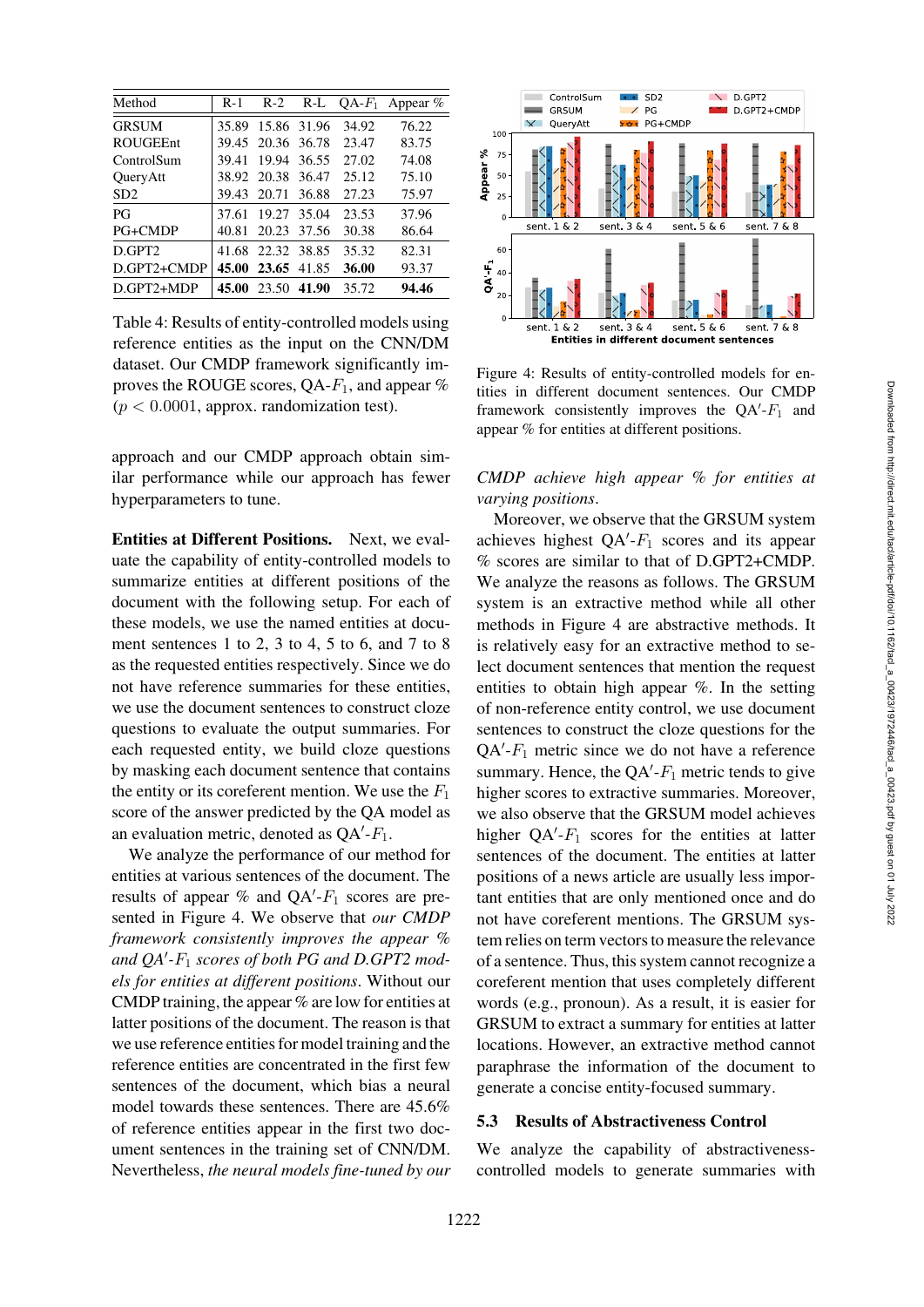|                |              | bin 1                |                        |               | bin 2                |                        |        | bin 3                |                        |
|----------------|--------------|----------------------|------------------------|---------------|----------------------|------------------------|--------|----------------------|------------------------|
| Method         | <b>BERTS</b> | Mover <sub>S</sub> . | $\operatorname{Bin}$ % | <b>BERTS.</b> | Mover <sub>S</sub> . | $\operatorname{Bin}$ % | BERTS. | Mover <sub>S</sub> . | $\operatorname{Bin}$ % |
| ControlSum     | 26.53        | 16.15                | 99.40                  | 24.50         | 13.11                | 6.42                   | 20.53  | 9.87                 | 24.30                  |
| PG             | 26.49        | 15.99                | 99.36                  | 22.59         | 11.15                | 8.49                   | 17.67  | 7.45                 | 26.03                  |
| <b>PG+CMDP</b> | 29.62        | 18.44                | 99.72                  | 26.95         | 12.96                | 97.65                  | 22.78  | 7.67                 | 98.88                  |
| D.GPT2         | 27.85        | 17.05                | 99.17                  | 26.41         | 14.57                | 0.47                   | 22.30  | 11.16                | 00.37                  |
| D.GPT2+CMDP    | 30.12        | 18.45                | 99.72                  | 31.21         | 17.52                | 72.48                  | 25.75  | 13.18                | 87.09                  |
| D.GPT2+MDP     | 29.77        | 18.27                | 99.77                  | 30.40         | 17.06                | 72.37                  | 25.25  | 13.06                | 80.95                  |

<span id="page-10-0"></span>Table 5: Results of abstractiveness-controlled models with different specified bins on Newsroom-b dataset. Bin 3 is the most abstractive bin. Our CMDP framework significantly improves the BERTScore, MoverScore, and bin % over all the bins ( $p < 0.003$ , approx. randomization test).

|                    |        | bin 1                |                        |        | bin 2                |                        |        | bin 3                |                        |
|--------------------|--------|----------------------|------------------------|--------|----------------------|------------------------|--------|----------------------|------------------------|
| Method             | BERTS. | Mover <sub>S</sub> . | $\operatorname{Bin}$ % | BERTS. | Mover <sub>S</sub> . | $\operatorname{Bin}$ % | BERTS. | Mover <sub>S</sub> . | $\operatorname{Bin}$ % |
| ControlSum         | 38.55  | 23.56                | 99.94                  | 39.47  | 23.23                | 1.09                   | 37.51  | 20.58                | 0.03                   |
| PG                 | 35.42  | 20.00                | 99.85                  | 34.91  | 18.67                | 1.42                   | 32.53  | 15.87                | 0.21                   |
| PG+CMDP            | 41.77  | 25.96                | 100.00                 | 40.79  | 23.54                | 75.10                  | 34.22  | 17.71                | 48.62                  |
| D.GPT <sub>2</sub> | 39.02  | 23.82                | 99.90                  | 39.58  | 23.30                | 1.93                   | 38.15  | 21.23                | 0.01                   |
| D.GPT2+CMDP        | 43.23  | 26.65                | 99.56                  | 44.07  | 26.39                | 62.60                  | 42.03  | 24.71                | 1.94                   |
| D.GPT2+MDP         | 42.56  | 26.43                | 99.77                  | 43.59  | 26.23                | 55.67                  | 41.44  | 24.42                | 2.09                   |

<span id="page-10-1"></span>Table 6: Results of abstractiveness-controlled models with different specified bins on CNN/DM dataset. Our CMDP framework significantly improves the BERTScore and MoverScore ( $p < 0.003$ , approx. randomization test) over all the bins. It also significantly improves the bin  $\%$  for bin 2 and 3  $(p < 0.00001$ , approx. randomization test).

different abstractiveness levels. In our experiments, for each of the abstractiveness-controlled models, we feed in abstractiveness bin 1, bin 2, and bin 3 independently. The results on Newsroom-b and CNN/DM datasets are presented in [Table 5](#page-10-0) and [6.](#page-10-1) We can see that *our CMDP framework consistently improves the BERTScores and Mover-Scores of PG and D.GPT2 models*. We also observe that *all the models achieve more than 99 bin % for bin 1 (least abstractive)*, because it is easier for models to directly copy document sentences than to paraphrase document information. *For abstractiveness bin 2 and 3, our CMDP framework substantially improves the bin % of PG and D.GPT2 models*, which show that our framework improves the ability of summarization models to generate summaries of higher abstractiveness levels. Similar to the results of length control, there is a trade-off between the task metrics and the bin %.

We then compare the bin  $%$  results on the CNN/DM dataset with that on Newsroom-b. It is observed that for abstractiveness bin 3 (most abstractive), all the models achieve a low bin % on CNN/DM but a substantially higher bin % on

Newsroom-b. This is because in the CNN/DM, there are only 4.6% of the training samples belonging to bin 3. Hence, it is difficult for a model to learn to generate a highly abstractive summary. In contrast, the Newsroom-b dataset has a balanced distribution of abstractiveness bins so that a model can learn from more abstractive references.

Furthermore, we compare our framework with the D.GPT2+MDP model on both datasets. The reward is BERTScore(y) –  $\gamma_1|\hat{i} - i^*|/3$  –  $\gamma_2$ RepeatRatio<sub>3</sub>(**y**)− $\gamma_3$ IC(**y**), where  $\hat{i}$  denotes the abstractiveness bin of the generated summary and i <sup>∗</sup> denotes the specified abstractiveness bin. On the CNN/DM dataset, we set  $\gamma_1, \gamma_2, \gamma_3$  to 0.3, 0.5, and 0.3 respectively. On the Newsroom-b dataset, we set these weights to 0.4, 0.5, and 0.3 respectively. We observe that the MDP approach and our CMDP approach obtain similar performance while our approach has fewer hyperparameters to tune.

## 6 Human Evaluation

We conduct human evaluation to verify the quality of the generated summaries. We hire postgraduate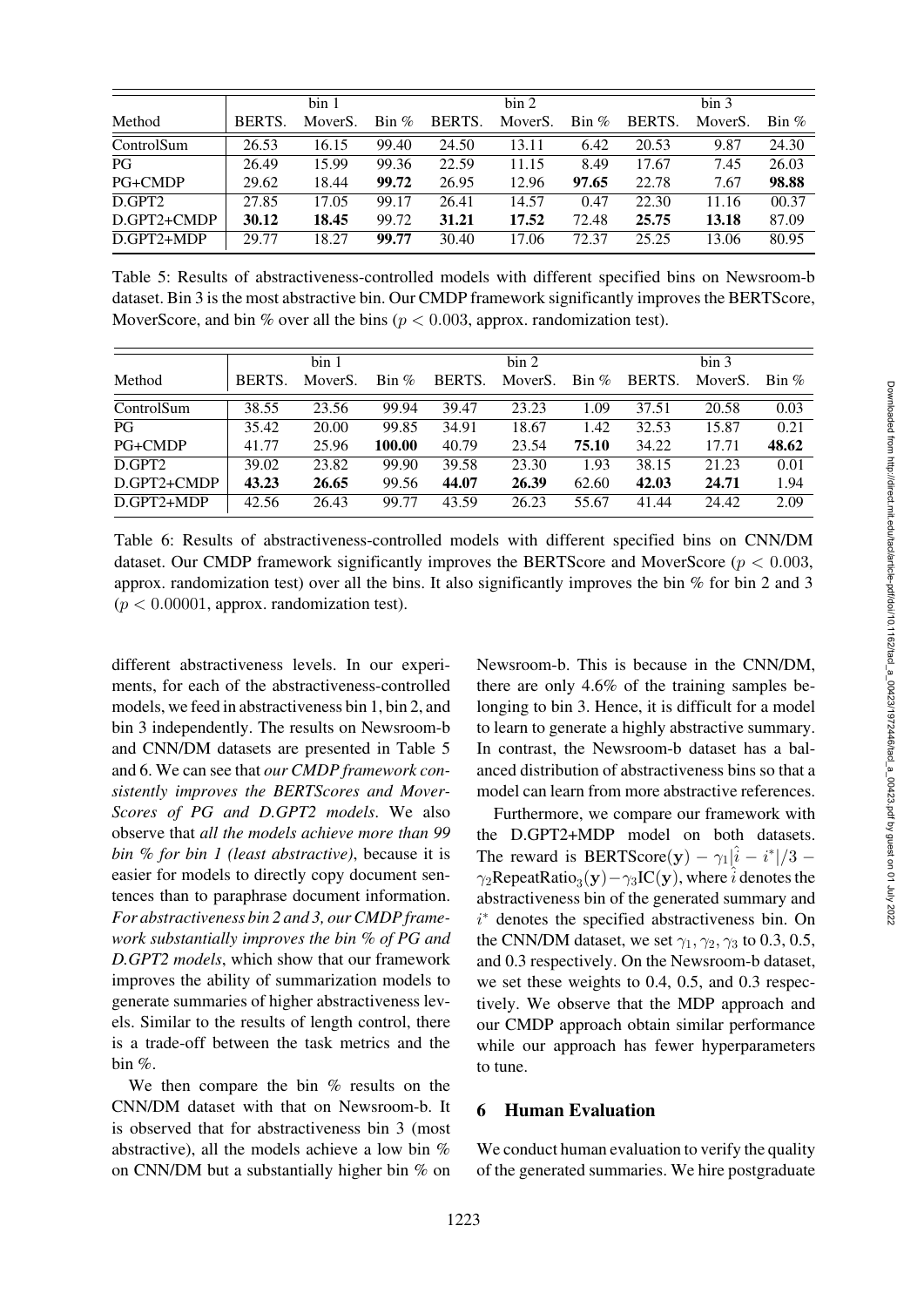| Method             |      | Fluency Entity-rel. Faithful. |     |
|--------------------|------|-------------------------------|-----|
| SD2                | 4.83 | 3.63                          | 70% |
| D.GPT <sub>2</sub> | 4.65 | 3.33                          | 68% |
| D.GPT2+CMDP        | 4 83 | 3.92                          | 71% |

<span id="page-11-0"></span>Table 7: Human fluency, entity-relevance, and faithfulness scores of entity-controlled models with the reference entities as the input. Faithful. denotes the percentage of generated summaries that are faithful. The Krippendorf's  $\alpha$  inter-rater agreement for all columns are 0.68, 0.77, and 0.56.

students as annotators and each test sample is evaluated by three annotators. The names of models are blinded to the annotators.

#### 6.1 Results of Entity Control

The human annotators evaluate entity-controlled summarization models using the following metrics: (i) fluency: estimating the readability and grammaticality of a summary using a rating from 1 to 5; (ii) faithfulness: a yes/no question indicating whether a summary is factually consistent with the document. The annotators are instructed to state ''yes'' only if the summary does not contain any factual inconsistencies; and (iii) entity-relevance: evaluating how well a summary retains the key information of the requested entities from 1 to 5.

Reference Entities. We ask human annotators to evaluate the quality of summaries when requesting reference entities. For each of the entity-controlled models, we feed in all the reference entities. The overall number of annotators is six. For each of the test samples, we present the input document, requested entities, reference summary, and three system summaries generated by SD2, D.GPT2, and D.GPT2+CMDP models. We present the evaluation scores on 100 random samples of the CNN/DM dataset in [Table 7.](#page-11-0) For the faithfulness metric, we report the percentage of faithful summary computed by majority vote (i.e., at least two out of three annotators vote as faithful). Our D.GPT2+CMDP method significantly outperforms the D.GPT2 and SD2 models in terms of entity-relevance (power analysis with mixed effects model [\(Card et al., 2020\)](#page-13-4), power  $> 0.99$ , approx. randomization test,  $p < 0.0001$ ) while maintaining similar fluency and faithfulness with the SD2 model (approx. randomization test,  $p > 0.97$ ).

| Sent. | Method          | Fluen. | Ent.-rel. | Faith. |
|-------|-----------------|--------|-----------|--------|
|       | SD <sub>2</sub> | 4.75   | 2.81      | 63%    |
| 3&4   | D.GPT2+CMDP     | 4.79   | 3.36      | 64%    |
| 5&6   | SD2             | 4.78   | 2.68      | 62%    |
|       | D.GPT2+CMDP     | 4.78   | 3.29      | 62%    |

<span id="page-11-1"></span>Table 8: Human fluency, entity-relevance, and faithfulness scores of entity-controlled models for entities at different document sentences. The Krippendorf's  $\alpha$  inter-rater agreement for these scores are 0.60, 0.78, and 0.44.

Entities at Different Positions. We pick the best two models (SD2 and D.GPT2+CMDP) in the previous section to further conduct human evaluation for entities at different sentences of the document. The total number of annotators is four. As mentioned in §[5.2,](#page-8-2) most of the reference entities are located in document sentences 1 to 2. To avoid too much overlapping with the reference entities setting, we do not choose the bin of sentences 1 to 2 and conduct evaluation on the subsequent two bins, sentences 3 to 4 and 5 to 6. For each model, we feed in the named entities at document sentences 3 to 4 and 5 to 6 as the requested entities respectively. Since we do not have gold-standard summaries for this setup, we cannot show the reference summaries to the annotators. The results on 100 random samples are shown in [Table 8.](#page-11-1) Our D.GPT2+CMDP model consistently achieves higher entity-relevance scores than the SD2 model (power analysis with mixed effects model, power  $> 0.81$ , approx. randomization test,  $p < 0.0001$ ) and obtains competitive fluency and faithfulness scores (approx. randomization test,  $p > 0.41$ ).

#### 6.2 Results of Abstractiveness Control

The annotators evaluate abstractiveness-controlled models using the following setting. There are six annotators for the results of CNN/DM dataset and three annotators for the results of Newsroom-b dataset. For each test sample, we generate two groups of system summaries (group 1 and group 2). For group 1, we use our D.GPT2+CMDP model to generate three different summaries by feeding abstractiveness bin 1, bin 2, and bin 3 respectively. For group 2, we use our PG+CMDP model to generate three different summaries using a similar method. During evaluation, we present the source document, the reference summary, and two groups of system summaries to the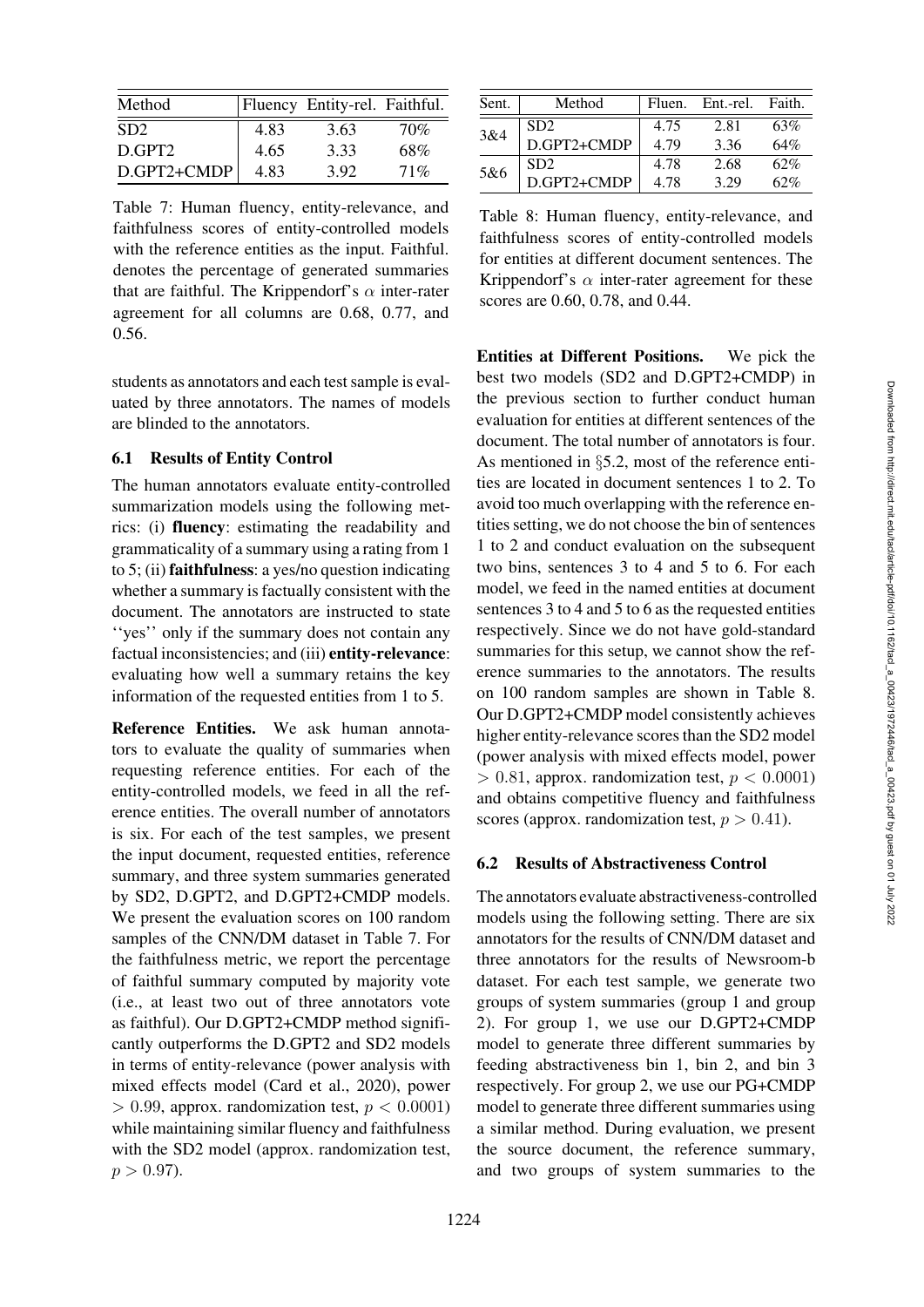|             | CNN/DM Newsroom-b |             |    |     |
|-------------|-------------------|-------------|----|-----|
| Method      | EM                | PM.         | EM | PМ  |
| PG+CMDP     | 66%               | 94% 84%     |    | 96% |
| D.GPT2+CMDP |                   | 66% 92% 86% |    | 98% |

<span id="page-12-1"></span>Table 9: Results of exact match (EM) and partial match (PM) scores of human abstractiveness rankings that are consistent with the specified bins. The Krippendorf's  $\alpha$  inter-rater agreement for the abstractiveness rankings on CNN/DM and Newsroom-b are 0.85 and 0.72 respectively.

annotators. The summaries within each group are randomly shuffled.

Abstractiveness Among Summaries. We evaluate the abstractiveness of the generated summaries by human judgments using the following setup. For each group of system summaries, we ask the annotators to give a ranking among the three system summaries according to their abstractiveness. For instance, if an annotator thinks that summary  $1 >$  summary  $2 >$  summary 3 in terms of abstractiveness, then the annotator gives a ranking of  $[3, 2, 1]$  to them. The abstractiveness rankings from different annotators are then aggregated by averaging. If the aggregated abstractiveness ranking is consistent with the order of our specified abstractiveness bins, then this group of summaries has an exact match. For example, suppose the order of our specified abstractiveness bins is  $[3, 2, 1]$ . If the aggregated abstractiveness ranking is  $[3, 1.6, 1.3]$ , then then this group of summaries has an exact match. If the aggregated abstractiveness ranking is  $[3, 1.3, 1.6]$ , then there is no exact match. Moreover, we investigate whether the summaries of abstractiveness bin 1 and bin 3 can be distinguished by annotators. If the aggregated abstractiveness ranking is consistent with the order of abstractiveness bin 1 and bin 3, then there is a partial match. Suppose the order of our specified abstractiveness bins is  $[3, 2, 1]$ , if the aggregated ranking is  $[3, 1.3, 1.6]$ , then there is a partial match. If the aggregated ranking is  $[1.6, 1.3, 3]$ , then there is no partial match.

We analyze the exact match and partial match scores of abstractiveness-controlled models as follows. The results on 100 random test samples of the CNN/DM and Newsroom-b datasets<sup>5</sup> are pre-

| Bin                   | Method         | Flu.      |           | Rel. Faithful. |
|-----------------------|----------------|-----------|-----------|----------------|
|                       | <b>PG+CMDP</b> | 4.79 3.43 |           | 98%            |
|                       | D.GPT2+CMDP    | 4.75 3.34 |           | 96%            |
| $\mathcal{D}_{\cdot}$ | <b>PG+CMDP</b> |           | 4.52 2.34 | 58%            |
|                       | D.GPT2+CMDP    | 4.57 3.14 |           | 66%            |
| 3                     | <b>PG+CMDP</b> | 447       | - 2.00    | 52%            |
|                       | D.GPT2+CMDP    |           | 2.99      | 66%            |

<span id="page-12-3"></span>Table 10: Human fluency, relevance, and faithfulness scores of abstractiveness-controlled models on Newsroom-b. The Krippendorf's  $\alpha$  inter-rater agreement for these metrics are 0.51, 0.37, and 0.40.

sented in [Table 9.](#page-12-1) We observe that our models on both of the two datasets achieve very high partial match scores, but our models on the CNN/DM dataset obtain lower exact match scores than that on the Newsroom-b dataset (approx. randomization test,  $p < 0.02$ ). This is because the CNN/DM dataset is extractive in nature. Hence, it is more difficult to learn three levels of abstractiveness on CNN/DM. Nonetheless, our models can still achieve more than 60% exact match scores.

Quality of Individual Summaries. Next, we ask the annotators to evaluate the qualities of the summaries of three different abstractiveness bins using the following metrics: (i) fluency: measuring the readability of a summary from 1 to 5; (ii) faithfulness: a yes/no question asking whether a summary is factually consistent with the document; and (iii) relevance: evaluating how well a summary retains the salient information of the document on 1-5. The results of 100 random test samples from the Newsroom-b dataset<sup>6</sup> are presented in [Table 10.](#page-12-3) When using abstractiveness bin 1 (lowest level), all the models achieve significantly higher fluency, relevance, and faithfulness (approx. randomization test,  $p < 0.005$ ). The scores of all these metrics drop substantially for abstractiveness bin 2 and bin 3 because paraphrasing is more challenging than copying. [Figure 5](#page-13-5) illustrates sample summaries generated by our D.GPT2+CMDP model on the Newsroom-b dataset. We observe that the generated summary of bin 3 has a factual error, which is italicized in the figure.

<span id="page-12-0"></span><sup>5</sup>We use both CNN/DM and Newsroom-b because we want to understand the impact of the training dataset on the abstractiveness of the output summaries.

<span id="page-12-2"></span><sup>&</sup>lt;sup>6</sup>We choose Newsroom-b because there are more generated summaries that satisfy the abstractiveness bin requirement, which is more suitable for comparing the quality of summaries of different abstractiveness bins.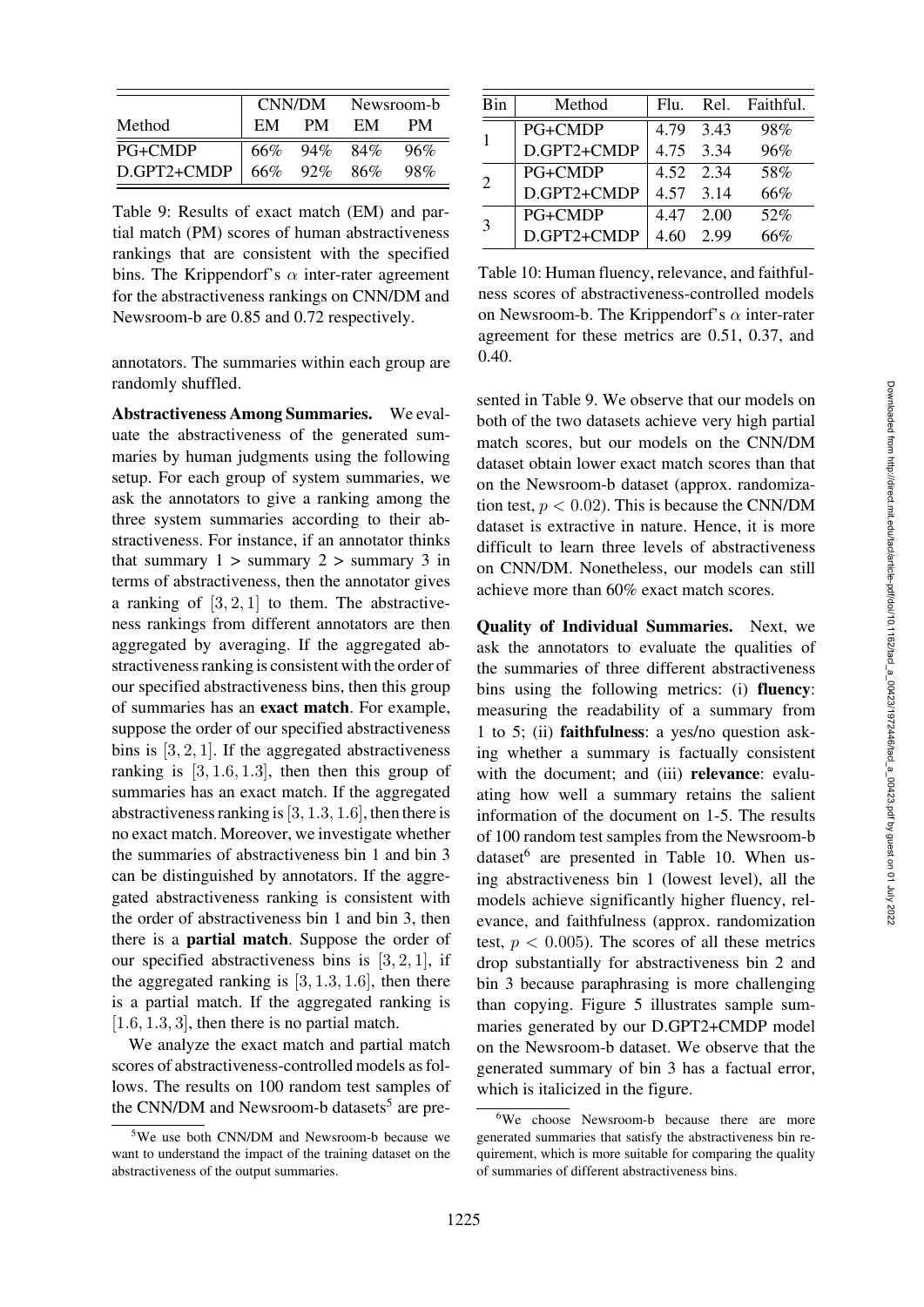| <b>Reference Summary:</b>                              |
|--------------------------------------------------------|
| Manchester United have announced a 10-year contract    |
| with German manufacturers Adidas to be the club's new  |
| kit sponsor for a record-breaking minimum £750m.       |
| Abstractiveness bin 1 (least abstractive):             |
| Manchester United have announced a 10-year contract    |
| with the German manufacturers Adidas to be the club's  |
| new kit sponsor for a record-breaking minimum £750m.   |
| Abstractiveness bin 2 (medium abstractive):            |
| Manchester United have announced a 10-year contract    |
| with Adidas to sponsor new kit sponsor for £750m club  |
| record signing.                                        |
| Abstractiveness bin 3 (most abstractive):              |
| Manchester United are hoping to secure £750m sponsor-  |
| ship deal with German company after contract is signed |
| in 2015-16 season.                                     |

<span id="page-13-5"></span>Figure 5: Sample summaries generated by our D.GPT2+CMDP model with abstractiveness bin 1, 2, and 3 on the Newsroom-b testing set. Extractive fragments in summaries are in blue color. Factual errors are in red color.

## 7 Conclusion

We propose a novel CMDP training framework for controllable text summarization. Our framework imposes constraints on the training objective to explicitly disallow the output summaries from violating the requirement specified by users. Moreover, we apply our framework to control key summarization attributes such as length, covered entities, and abstractiveness of the summaries. We then devise specific constraints to restrict each of these attributes respectively. Empirical studies on popular benchmarks demonstrate that our framework significantly improves the capability of controllable summarization models to conform to the desired attribute requirement.

In our framework, we can set hard constraints without tuning threshold values. For instance, we set the threshold of our length bin constraint to 0 to disallow the violation of length bin requirement. Compared to the weights of penalty in the MDP framework, the threshold value in a soft constraint is also easier to set. For example, the goal of entity control is to generate a summary that presents the key information of the requested entities, which implies that the generated summaries should obtain a high QA-F1 score. The range of QA-F1 score is [0, 1]. In order to encourage the generated summaries to obtain a high QA-F1 score, the threshold for QA-F1 score should be close to 1, this gives us a clue about how to set the value of threshold. On the other hand, the MDP framework does not give us any clues to set the values of penalty weights. In summary, our CMDP framework needs to tune one threshold value for entity control and it does not need to tune any threshold for other control settings. Whereas the numbers of penalty weights to be tuned in the MDP framework are 2, 3, and 3 for length, entity, and abstractiveness control respectively.

### Acknowledgments

The work described in this paper was partially supported by the Research Grants Council of the Hong Kong Special Administrative Region, China (CUHK 2410021, Research Impact Fund, R5034-18), National Key Research and Development Program of China (No. 2018AAA0100204), the Science and Technology Development Fund of Macau SAR (File no. 0015/2019/AKP), and Guangdong-Hong Kong-Macao Joint Laboratory of Human-Machine Intelligence-Synergy Systems (No. 2019B121205007). Lu Wang is supported in part by the National Science Foundation through a CAREER award IIS-2046016. We would like to thank the action editor and the anonymous reviewers for their comments.

#### References

- <span id="page-13-1"></span>Eitan Altman. 1999. *Constrained Markov Decision Processes*, volume 7. CRC Press.
- <span id="page-13-2"></span>Dzmitry Bahdanau, Kyunghyun Cho, and Yoshua Bengio. 2015. Neural machine translation by jointly learning to align and translate. In *3rd International Conference on Learning Representations, ICLR 2015, San Diego, CA, USA, May 7–9, 2015, Conference Track Proceedings*.
- <span id="page-13-0"></span>Richard Bellman. 1957. A Markovian decision process. *Journal of Mathematics and Mechanics*, pages 679–684.
- <span id="page-13-3"></span>Dimitri P. Bertsekas. 1997. Nonlinear programming. *Journal of the Operational Research Society*, 48(3):334–334. [https://doi.org](https://doi.org/10.1057/palgrave.jors.2600425) [/10.1057/palgrave.jors.2600425](https://doi.org/10.1057/palgrave.jors.2600425)
- <span id="page-13-4"></span>Dallas Card, Peter Henderson, Urvashi Khandelwal, Robin Jia, Kyle Mahowald, and Dan Jurafsky. 2020. With little power comes great responsibility. In *Proceedings of the 2020 Conference on Empirical Methods in Natural Language Processing, EMNLP 2020, Online, November 16–20, 2020*,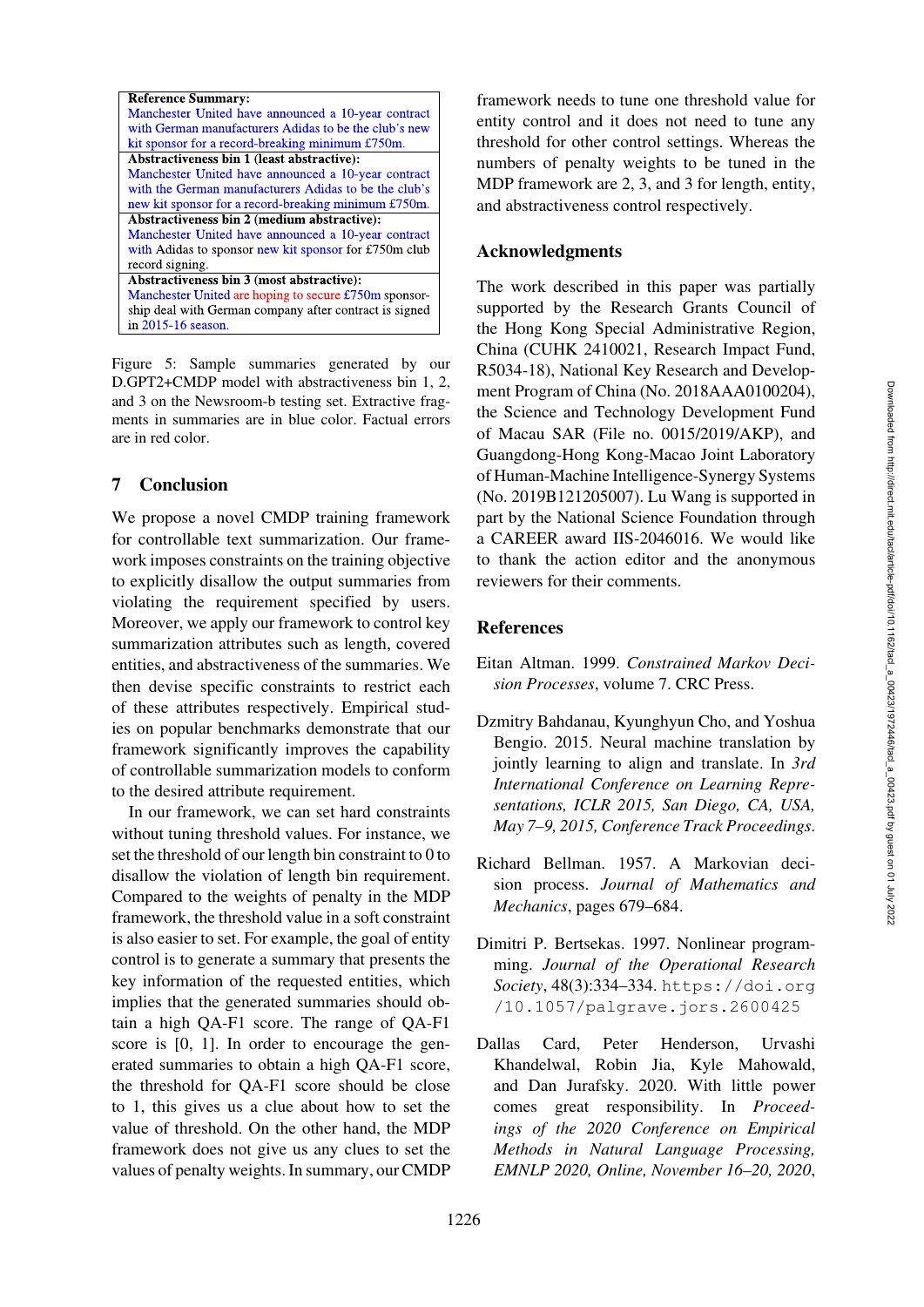pages 9263–9274. Association for Computational Linguistics. [https://doi.org/10](https://doi.org/10.18653/v1/2020.emnlp-main.745) [.18653/v1/2020.emnlp-main.745](https://doi.org/10.18653/v1/2020.emnlp-main.745)

- <span id="page-14-4"></span>Asli Çelikyilmaz, Antoine Bosselut, Xiaodong He, and Yejin Choi. 2018. Deep communicating agents for abstractive summarization. In *Proceedings of the 2018 Conference of the North American Chapter of the Association for Computational Linguistics: Human Language Technologies, NAACL-HLT 2018, New Orleans, Louisiana, USA, June 1–6, 2018, Volume 1 (Long Papers)*, pages 1662–1675. Association for Computational Linguistics. [https://doi](https://doi.org/10.18653/v1/N18-1150) [.org/10.18653/v1/N18-1150](https://doi.org/10.18653/v1/N18-1150)
- <span id="page-14-3"></span>Hou Pong Chan, Wang Chen, and Irwin King. 2020. A unified dual-view model for review summarization and sentiment classification with inconsistency loss. In *Proceedings of the 43rd International ACM SIGIR conference on research and development in Information Retrieval, SIGIR 2020, Virtual Event, China, July 25–30, 2020*, pages 1191–1200. [https://doi.org/10](https://doi.org/10.1145/3397271.3401039) [.1145/3397271.3401039](https://doi.org/10.1145/3397271.3401039)
- <span id="page-14-11"></span>Hou Pong Chan and Irwin King. 2021. A condense-then-select strategy for text summarization. *Knowledge-Based Systems*, page 107235. [https://doi.org/10.1016/j.knosys](https://doi.org/10.1016/j.knosys.2021.107235) [.2021.107235](https://doi.org/10.1016/j.knosys.2021.107235)
- <span id="page-14-9"></span>Xiuying Chen, Shen Gao, Chongyang Tao, Yan Song, Dongyan Zhao, and Rui Yan. 2018. Iterative document representation learning towards summarization with polishing. In *Proceedings of the 2018 Conference on Empirical Methods in Natural Language Processing, Brussels, Belgium, October 31 – November 4, 2018*, pages 4088–4097. [https://doi.org](https://doi.org/10.18653/v1/D18-1442) [/10.18653/v1/D18-1442](https://doi.org/10.18653/v1/D18-1442)
- <span id="page-14-10"></span>Yen-Chun Chen and Mohit Bansal. 2018. Fast abstractive summarization with reinforce-selected sentence rewriting. In *Proceedings of the 56th Annual Meeting of the Association for Computational Linguistics, ACL 2018, Melbourne, Australia, July 15–20, 2018, Volume 1: Long Papers*, pages 675–686. Association for Computational Linguistics. [https://doi.org](https://doi.org/10.18653/v1/P18-1063) [/10.18653/v1/P18-1063](https://doi.org/10.18653/v1/P18-1063)
- <span id="page-14-6"></span>Jacob Devlin, Ming-Wei Chang, Kenton Lee, and Kristina Toutanova. 2019. BERT: Pre-training of deep bidirectional transformers for language understanding. In *Proceedings of the 2019 Conference of the North American Chapter of the Association for Computational Linguistics: Human Language Technologies, NAACL-HLT 2019, Minneapolis, MN, USA, June 2–7, 2019, Volume 1 (Long and Short Papers)*, pages 4171–4186.
- <span id="page-14-8"></span>Angela Ellis. 2002. Document Understanding Conferences (DUC) 2002 Data.
- <span id="page-14-7"></span>Matan Eyal, Tal Baumel, and Michael Elhadad. 2019. Question answering as an automatic evaluation metric for news article summarization. In *Proceedings of the 2019 Conference of the North American Chapter of the Association for Computational Linguistics: Human Language Technologies, NAACL-HLT 2019, Minneapolis, MN, USA, June 2–7, 2019, Volume 1 (Long and Short Papers)*, pages 3938–3948. Association for Computational Linguistics.
- <span id="page-14-0"></span>Angela Fan, David Grangier, and Michael Auli. 2018. Controllable abstractive summarization. In *Proceedings of the 2nd Workshop on Neural Machine Translation and Generation, NMT@ACL 2018, Melbourne, Australia, July 20, 2018*, pages 45–54.
- <span id="page-14-5"></span>Jessica Ficler and Yoav Goldberg. 2017. Controlling linguistic style aspects in neural language generation. *CoRR*, abs/1707.02633.
- <span id="page-14-2"></span>Sebastian Gehrmann, Yuntian Deng, and Alexander M. Rush. 2018. Bottom-up abstractive summarization. In *Proceedings of the 2018 Conference on Empirical Methods in Natural Language Processing, Brussels, Belgium, October 31 - November 4, 2018*, pages 4098–4109. Association for Computational Linguistics.
- <span id="page-14-1"></span>Max Grusky, Mor Naaman, and Yoav Artzi. 2018. Newsroom: A dataset of 1.3 million summaries with diverse extractive strategies. In *Proceedings of the 2018 Conference of the North American Chapter of the Association for Computational Linguistics: Human Language Technologies, NAACL-HLT 2018, New Orleans, Louisiana, USA, June 1–6, 2018, Volume 1 (Long Papers)*, pages 708–719. [https://](https://doi.org/10.18653/v1/N18-1065) [doi.org/10.18653/v1/N18-1065](https://doi.org/10.18653/v1/N18-1065)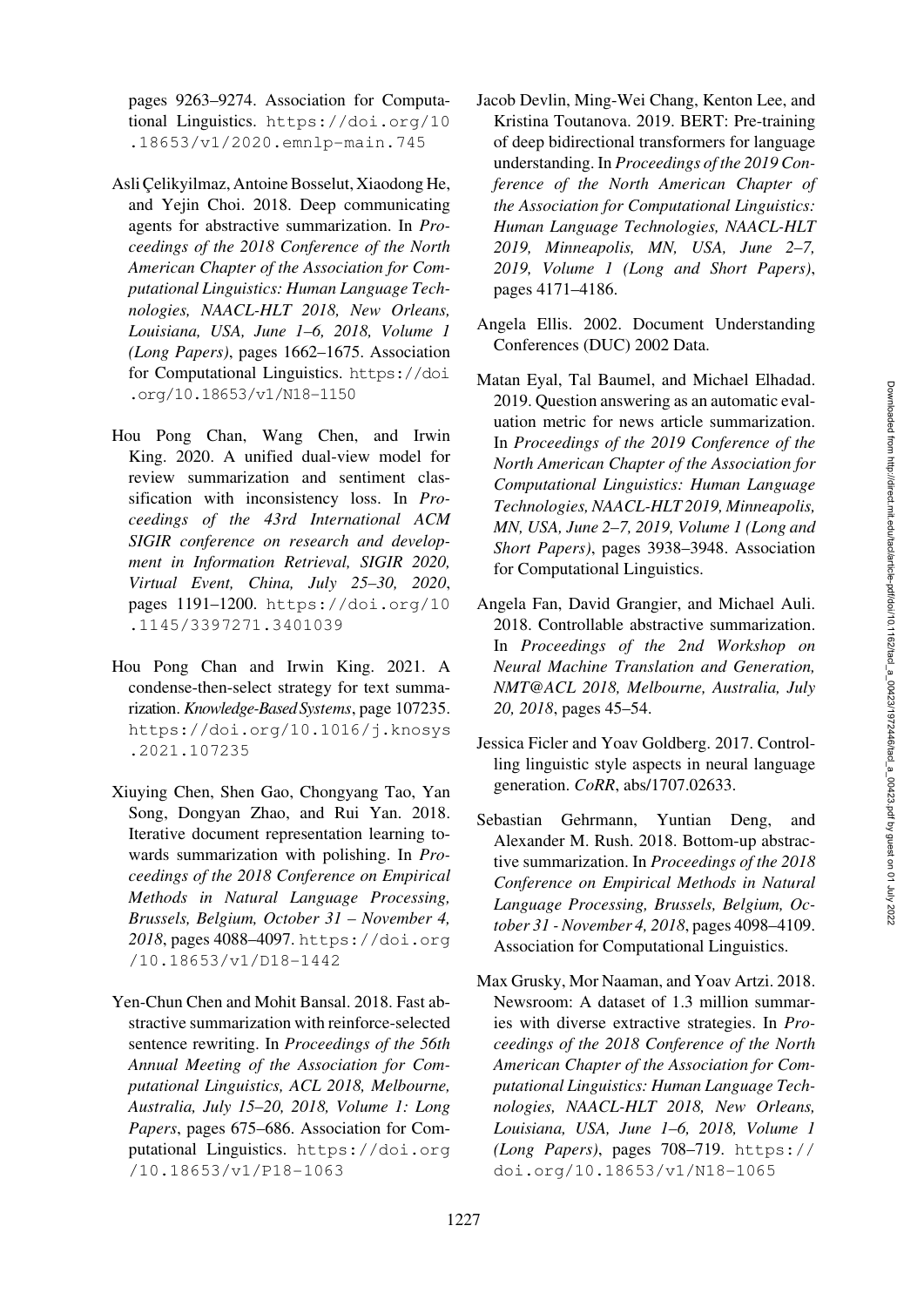- <span id="page-15-8"></span>Jiatao Gu, Qi Liu, and Kyunghyun Cho. 2019. Insertion-based decoding with automatically inferred generation order. *Transactions of the Association for Computational Linguistics*, 7:661–676.
- <span id="page-15-10"></span>Karl Moritz Hermann, Tomás Kociský, Edward Grefenstette, Lasse Espeholt, Will Kay, Mustafa Suleyman, and Phil Blunsom. 2015. Teaching machines to read and comprehend. In *Advances in Neural Information Processing Systems 28: Annual Conference on Neural Information Processing Systems 2015, December 7–12, 2015, Montreal, Quebec, Canada*, pages 1693–1701.
- <span id="page-15-0"></span>Sepp Hochreiter and Jürgen Schmidhuber. 1997. Long short-term memory. *Neural Computation*, 9(8):1735–1780. [https://doi.org/10](https://doi.org/10.1162/neco.1997.9.8.1735) [.1162/neco.1997.9.8.1735](https://doi.org/10.1162/neco.1997.9.8.1735), PubMed: [9377276](https://pubmed.ncbi.nlm.nih.gov/9377276)
- <span id="page-15-13"></span>Kai Hong, John M. Conroy, Benoît Favre, Alex Kulesza, Hui Lin, and Ani Nenkova. 2014. A repository of state of the art and competitive baseline summaries for generic news summarization. In *Proceedings of the Ninth International Conference on Language Resources and Evaluation, LREC 2014, Reykjavik, Iceland, May 26–31, 2014*, pages 1608–1616.
- <span id="page-15-11"></span>Matthew Honnibal, Ines Montani, Sofie Van Landeghem, and Adriane Boyd. 2020. spaCy: Industrial-strength Natural Language Processing in Python.
- <span id="page-15-4"></span>Luyang Huang, Lingfei Wu, and Lu Wang. 2020. Knowledge graph-augmented abstractive summarization with semantic-driven cloze reward. In *Proceedings of the 58th Annual Meeting of the Association for Computational Linguistics, ACL 2020, Online, July 5–10, 2020*, pages 5094–5107. [https://doi](https://doi.org/10.18653/v1/2020.acl-main.457) [.org/10.18653/v1/2020.acl-main.457](https://doi.org/10.18653/v1/2020.acl-main.457)
- <span id="page-15-9"></span>Nitish Shirish Keskar, Bryan McCann, Lav R. Varshney, Caiming Xiong, and Richard Socher. 2019. CTRL: A conditional transformer language model for controllable generation. *CoRR*, abs/1909.05858.
- <span id="page-15-7"></span>Yuta Kikuchi, Graham Neubig, Ryohei Sasano, Hiroya Takamura, and Manabu Okumura. 2016. Controlling output length in neural

encoder-decoders. In *Proceedings of the 2016 Conference on Empirical Methods in Natural Language Processing, EMNLP 2016, Austin, Texas, USA, November 1–4, 2016*, pages 1328–1338. [https://doi.org/10](https://doi.org/10.18653/v1/D16-1140) [.18653/v1/D16-1140](https://doi.org/10.18653/v1/D16-1140)

- <span id="page-15-12"></span>Diederik P. Kingma and Jimmy Ba. 2015. Adam: A method for stochastic optimization. In *3rd International Conference on Learning Representations, ICLR 2015, San Diego, CA, USA, May 7–9, 2015, Conference Track Proceedings*.
- <span id="page-15-6"></span>Catherine Kobus, Josep Crego, and Jean Senellart. 2017. Domain control for neural machine translation. In *Proceedings of the International Conference Recent Advances in Natural Language Processing, RANLP* 2017, pages 372–378, Varna, Bulgaria. INCOMA Ltd.
- <span id="page-15-5"></span>Wojciech Kryscinski, Romain Paulus, Caiming Xiong, and Richard Socher. 2018. Improving abstraction in text summarization. In *Proceedings of the 2018 Conference on Empirical Methods in Natural Language Processing, Brussels, Belgium, October 31 - November 4, 2018*, pages 1808–1817. [https://doi.org](https://doi.org/10.18653/v1/D18-1207) [/10.18653/v1/D18-1207](https://doi.org/10.18653/v1/D18-1207)
- <span id="page-15-1"></span>Philippe Laban, Andrew Hsi, John Canny, and Marti A. Hearst. 2020. The summary loop: Learning to write abstractive summaries without examples. In *Proceedings of the 58th Annual Meeting of the Association for Computational Linguistics, ACL 2020, Online, July 5–10, 2020*, pages 5135–5150. [https://doi](https://doi.org/10.18653/v1/2020.acl-main.460) [.org/10.18653/v1/2020.acl-main.460](https://doi.org/10.18653/v1/2020.acl-main.460)
- <span id="page-15-2"></span>Logan Lebanoff, Kaiqiang Song, Franck Dernoncourt, Doo Soon Kim, Seokhwan Kim, Walter Chang, and Fei Liu. 2019. Scoring sentence singletons and pairs for abstractive summarization. In *Proceedings of the 57th Conference of the Association for Computational Linguistics, ACL 2019, Florence, Italy, July 28–August 2, 2019, Volume 1: Long Papers*, pages 2175–2189. Association for Computational Linguistics. [https://doi.org/10](https://doi.org/10.18653/v1/P19-1209) [.18653/v1/P19-1209](https://doi.org/10.18653/v1/P19-1209)
- <span id="page-15-3"></span>Chin-Yew Lin. 2004. ROUGE: A package for automatic evaluation of summaries. *Text Summarization Branches Out*.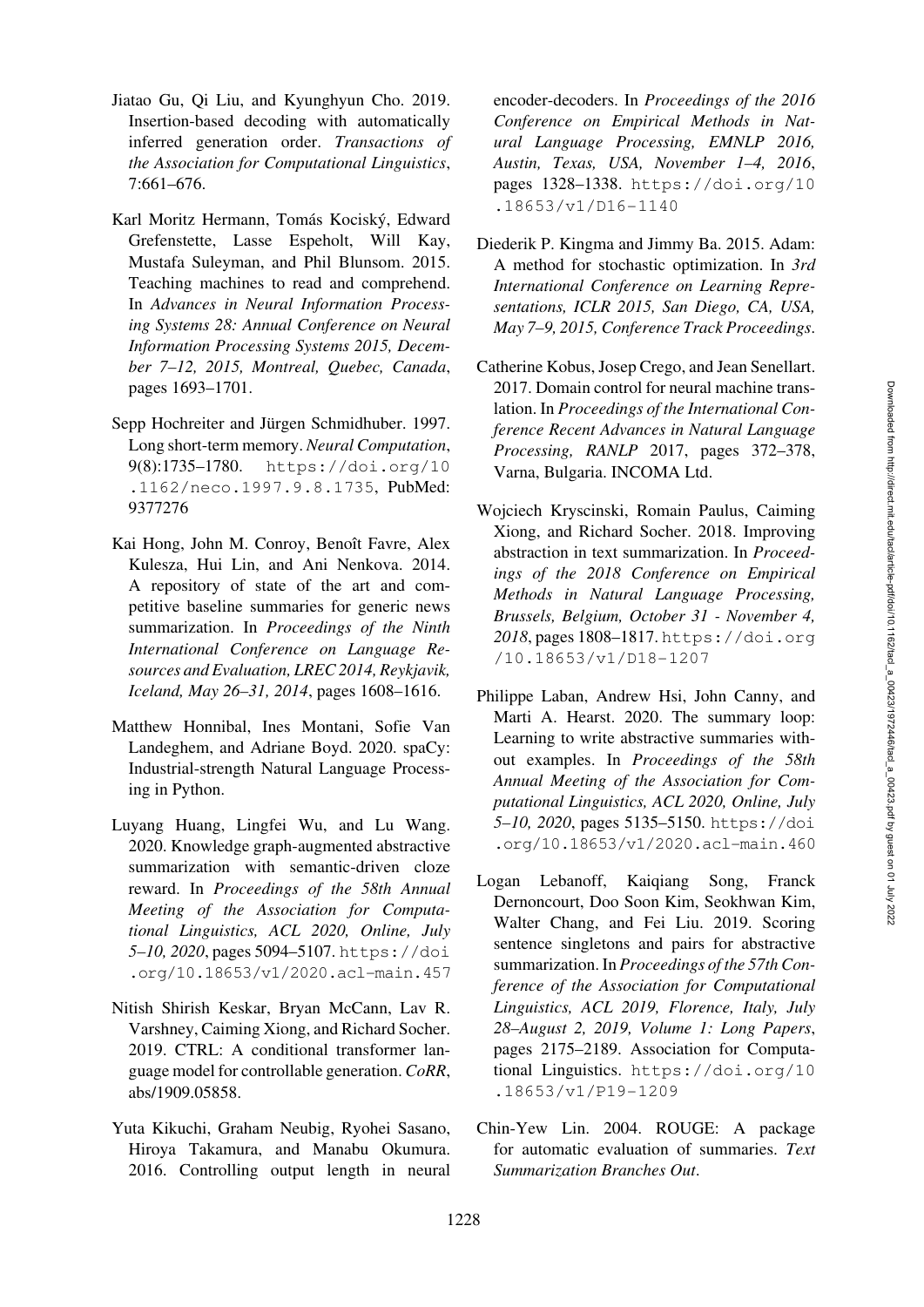- <span id="page-16-9"></span>Yang Liu and Mirella Lapata. 2019. Text summarization with pretrained encoders. In *Proceedings of the 2019 Conference on Empirical Methods in Natural Language Processing and the 9th International Joint Conference on Natural Language Processing, EMNLP-IJCNLP 2019, Hong Kong, China, November 3–7, 2019*, pages 3728–3738. [https://doi.org/10](https://doi.org/10.18653/v1/D19-1387) [.18653/v1/D19-1387](https://doi.org/10.18653/v1/D19-1387)
- <span id="page-16-1"></span>Yizhu Liu, Zhiyi Luo, and Kenny Q. Zhu. 2018. Controlling length in abstractive summarization using a convolutional neural network. In *Proceedings of the 2018 Conference on Empirical Methods in Natural Language Processing, Brussels, Belgium, October 31 - November 4, 2018*, pages 4110–4119.
- <span id="page-16-12"></span>Ilya Loshchilov and Frank Hutter. 2017. Fixing weight decay regularization in Adam. *CoRR*, abs/1711.05101.
- <span id="page-16-2"></span>Takuya Makino, Tomoya Iwakura, Hiroya Takamura, and Manabu Okumura. 2019. Global optimization under length constraint for neural text summarization. In *Proceedings of the 57th Annual Meeting of the Association for Computational Linguistics*, pages 1039–1048, Florence, Italy. Association for Computational Linguistics. [https://doi.org/10](https://doi.org/10.18653/v1/P19-1099) [.18653/v1/P19-1099](https://doi.org/10.18653/v1/P19-1099)
- <span id="page-16-6"></span>Ning Miao, Hao Zhou, Lili Mou, Rui Yan, and Lei Li. 2019. CGMH: constrained sentence generation by metropolis-hastings sampling. In *The Thirty-Third AAAI Conference on Artificial Intelligence, AAAI 2019, The Thirty-First Innovative Applications of Artificial Intelligence Conference, IAAI 2019, The Ninth AAAI Symposium on Educational Advances in Artificial Intelligence, EAAI 2019, Honolulu, Hawaii, USA, January 27 - February 1, 2019*, pages 6834–6842. [https://doi.org/10](https://doi.org/10.1609/aaai.v33i01.33016834) [.1609/aaai.v33i01.33016834](https://doi.org/10.1609/aaai.v33i01.33016834)
- <span id="page-16-11"></span>Ramesh Nallapati, Bowen Zhou, Cícero Nogueira dos Santos, Çaglar Gülçehre, and Bing Xiang. 2016. Abstractive text summarization using sequence-to-sequence RNNs and beyond. In *Proceedings of the 20th SIGNLL Conference on Computational Natural Language Learning, CoNLL 2016, Berlin, Germany, August 11–12, 2016*, pages 280–290. [https://doi.org](https://doi.org/10.18653/v1/K16-1028) [/10.18653/v1/K16-1028](https://doi.org/10.18653/v1/K16-1028)
- <span id="page-16-3"></span>Preksha Nema, Mitesh M. Khapra, Anirban Laha, and Balaraman Ravindran. 2017. Diversity driven attention model for query-based abstractive summarization. In *Proceedings of the 55th Annual Meeting of the Association for Computational Linguistics, ACL 2017, Vancouver, Canada, July 30 – August 4, Volume 1: Long Papers*, pages 1063–1072. [https://doi](https://doi.org/10.18653/v1/P17-1098) [.org/10.18653/v1/P17-1098](https://doi.org/10.18653/v1/P17-1098)
- <span id="page-16-7"></span>Tong Niu and Mohit Bansal. 2018. Polite dialogue generation without parallel data. *TACL*, 6:373–389. [https://doi.org/10.1162](https://doi.org/10.1162/tacl_a_00027) [/tacl\\_a\\_00027](https://doi.org/10.1162/tacl_a_00027)
- <span id="page-16-4"></span>Ramakanth Pasunuru and Mohit Bansal. 2018. Multi-reward reinforced summarization with saliency and entailment. In *Proceedings of the 2018 Conference of the North American Chapter of the Association for Computational Linguistics: Human Language Technologies, NAACL-HLT, New Orleans, Louisiana, USA, June 1–6, 2018, Volume 2 (Short Papers)*, pages 646–653. [https://doi.org](https://doi.org/10.18653/v1/N18-2102) [/10.18653/v1/N18-2102](https://doi.org/10.18653/v1/N18-2102)
- <span id="page-16-0"></span>Romain Paulus, Caiming Xiong, and Richard Socher. 2018. A deep reinforced model for abstractive summarization. In *6th International Conference on Learning Representations, ICLR 2018, Vancouver, BC, Canada, April 30 - May 3, 2018, Conference Track Proceedings*.
- <span id="page-16-5"></span>Alec Radford, Jeffrey Wu, Rewon Child, David Luan, Dario Amodei, and Ilya Sutskever. 2019. Language models are unsupervised multitask learners. *OpenAI Blog*, 1(8).
- <span id="page-16-10"></span>Pranav Rajpurkar, Robin Jia, and Percy Liang. 2018. Know what you don't know: Unanswerable questions for SQuAD. In *Proceedings of the 56th Annual Meeting of the Association for Computational Linguistics, ACL 2018, Melbourne, Australia, July 15-20, 2018, Volume 2: Short Papers*, pages 784–789. [https://doi](https://doi.org/10.18653/v1/N18-2102) [.org/10.18653/v1/N18-2102](https://doi.org/10.18653/v1/N18-2102)
- <span id="page-16-8"></span>Steven J. Rennie, Etienne Marcheret, Youssef Mroueh, Jarret Ross, and Vaibhava Goel. 2017. Self-critical sequence training for image captioning. In *2017 IEEE Conference on Computer Vision and Pattern Recognition, CVPR 2017, Honolulu, HI, USA, July 21–26, 2017*,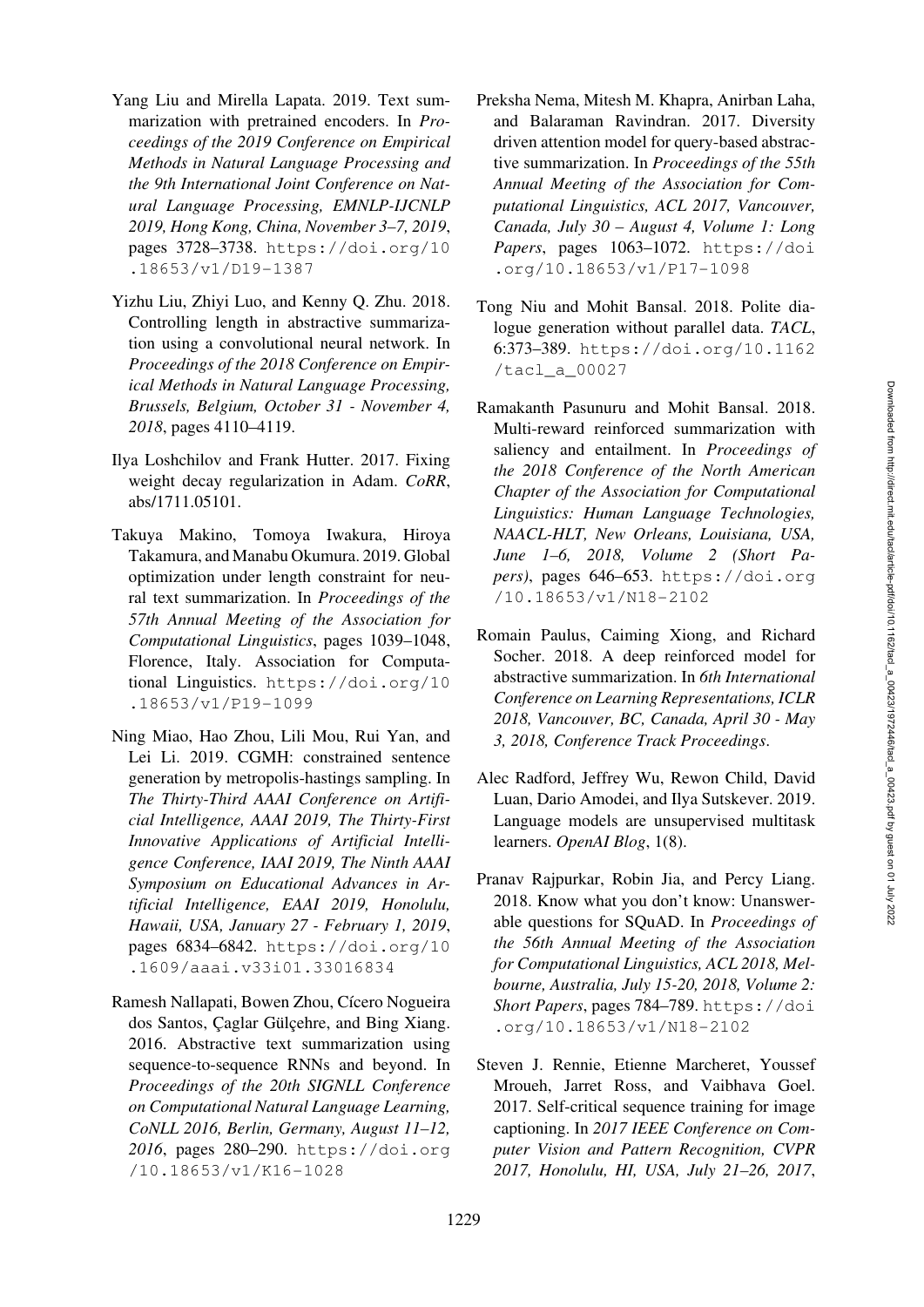pages 1179–1195. [https://doi.org/10](https://doi.org/10.1109/CVPR.2017.131) [.1109/CVPR.2017.131](https://doi.org/10.1109/CVPR.2017.131)

- <span id="page-17-1"></span>Victor Sanh, Lysandre Debut, Julien Chaumond, and Thomas Wolf. 2019. DistilBERT, a distilled version of BERT: Smaller, faster, cheaper and lighter. *CoRR*, abs/1910.01108.
- <span id="page-17-8"></span>Raphael Schumann, Lili Mou, Yao Lu, Olga Vechtomova, and Katja Markert. 2020. Discrete optimization for unsupervised sentence summarization with word-level extraction. In *Proceedings of the 58th Annual Meeting of the Association for Computational Linguistics, ACL 2020, Online, July 5–10, 2020*, pages 5032–5042. [https://doi.org/10](https://doi.org/10.18653/v1/2020.acl-main.452) [.18653/v1/2020.acl-main.452](https://doi.org/10.18653/v1/2020.acl-main.452)
- <span id="page-17-12"></span>Thomas Scialom, Sylvain Lamprier, Benjamin Piwowarski, and Jacopo Staiano. 2019. Answers unite! unsupervised metrics for reinforced summarization models. In *Proceedings of the 2019 Conference on Empirical Methods in Natural Language Processing and the 9th International Joint Conference on Natural Language Processing, EMNLP-IJCNLP 2019, Hong Kong, China, November 3–7, 2019*, pages 3244–3254.
- <span id="page-17-0"></span>Abigail See, Peter J. Liu, and Christopher D. Manning. 2017. Get to the point: Summarization with pointer-generator networks. In *Proceedings of the 55th Annual Meeting of the Association for Computational Linguistics, ACL 2017, Vancouver, Canada, July 30 - August 4, Volume 1: Long Papers*, pages 1073–1083.
- <span id="page-17-6"></span>Rico Sennrich, Barry Haddow, and Alexandra Birch. 2016. Controlling politeness in neural machine translation via side constraints. In *NAACL HLT 2016, The 2016 Conference of the North American Chapter of the Association for Computational Linguistics: Human Language Technologies, San Diego California, USA, June 12–17, 2016*, pages 35–40. [https://](https://doi.org/10.18653/v1/N16-1005) [doi.org/10.18653/v1/N16-1005](https://doi.org/10.18653/v1/N16-1005)
- <span id="page-17-5"></span>Eva Sharma, Luyang Huang, Zhe Hu, and Lu Wang. 2019. An entity-driven framework for abstractive summarization. In *Proceedings of the 2019 Conference on Empirical Methods in Natural Language Processing and the 9th International Joint Conference on Nat-*

*ural Language Processing, EMNLP-IJCNLP 2019, Hong Kong, China, November 3–7, 2019*, pages 3278–3289. Association for Computational Linguistics. [https://doi.org/10](https://doi.org/10.18653/v1/D19-1323) [.18653/v1/D19-1323](https://doi.org/10.18653/v1/D19-1323)

- <span id="page-17-3"></span>Kaiqiang Song, Bingqing Wang, Zhe Feng, Ren Liu, and Fei Liu. 2020. Controlling the amount of verbatim copying in abstractive summarization. In *The Thirty-Fourth AAAI Conference on Artificial Intelligence, AAAI 2020, New York, NY, USA, February 7-12, 2020*, pages 8902–8909. AAAI Press. [https://](https://doi.org/10.1609/aaai.v34i05.6420) [doi.org/10.1609/aaai.v34i05.6420](https://doi.org/10.1609/aaai.v34i05.6420)
- <span id="page-17-4"></span>Kaiqiang Song, Lin Zhao, and Fei Liu. 2018. Structure-infused copy mechanisms for abstractive summarization. In *Proceedings of the 27th International Conference on Computational Linguistics, COLING 2018, Santa Fe, New Mexico, USA, August 20–26, 2018*, pages 1717–1729.
- <span id="page-17-9"></span>Qing Sun, Stefan Lee, and Dhruv Batra. 2017. Bidirectional beam search: Forward-backward inference in neural sequence models for fillin-the-blank image captioning. In *2017 IEEE Conference on Computer Vision and Pattern Recognition, CVPR 2017, Honolulu, HI, USA, July21–26, 2017*, pages 7215–7223. [https://](https://doi.org/10.1109/CVPR.2017.763) [doi.org/10.1109/CVPR.2017.763](https://doi.org/10.1109/CVPR.2017.763)
- <span id="page-17-11"></span>Richard S. Sutton and Andrew G. Barto. 1998. *Reinforcement Learning - an Introduction*. Adaptive computation and machine learning. MIT Press.
- <span id="page-17-7"></span>Shunsuke Takeno, Masaaki Nagata, and Kazuhide Yamamoto. 2017. Controlling target features in neural machine translation via prefix constraints. In *Proceedings of the 4th Workshop on Asian Translation, WAT@IJCNLP 2017, Taipei, Taiwan, November 27–December 1, 2017*, pages 55–63.
- <span id="page-17-10"></span>Chen Tessler, Daniel J. Mankowitz, and Shie Mannor. 2019. Reward constrained policy optimization. In *International Conference on Learning Representations (ICLR)*.
- <span id="page-17-2"></span>Ashish Vaswani, Noam Shazeer, Niki Parmar, Jakob Uszkoreit, Llion Jones, Aidan N. Gomez, Lukasz Kaiser, and Illia Polosukhin. 2017. Attention is all you need. In *Advances in Neural*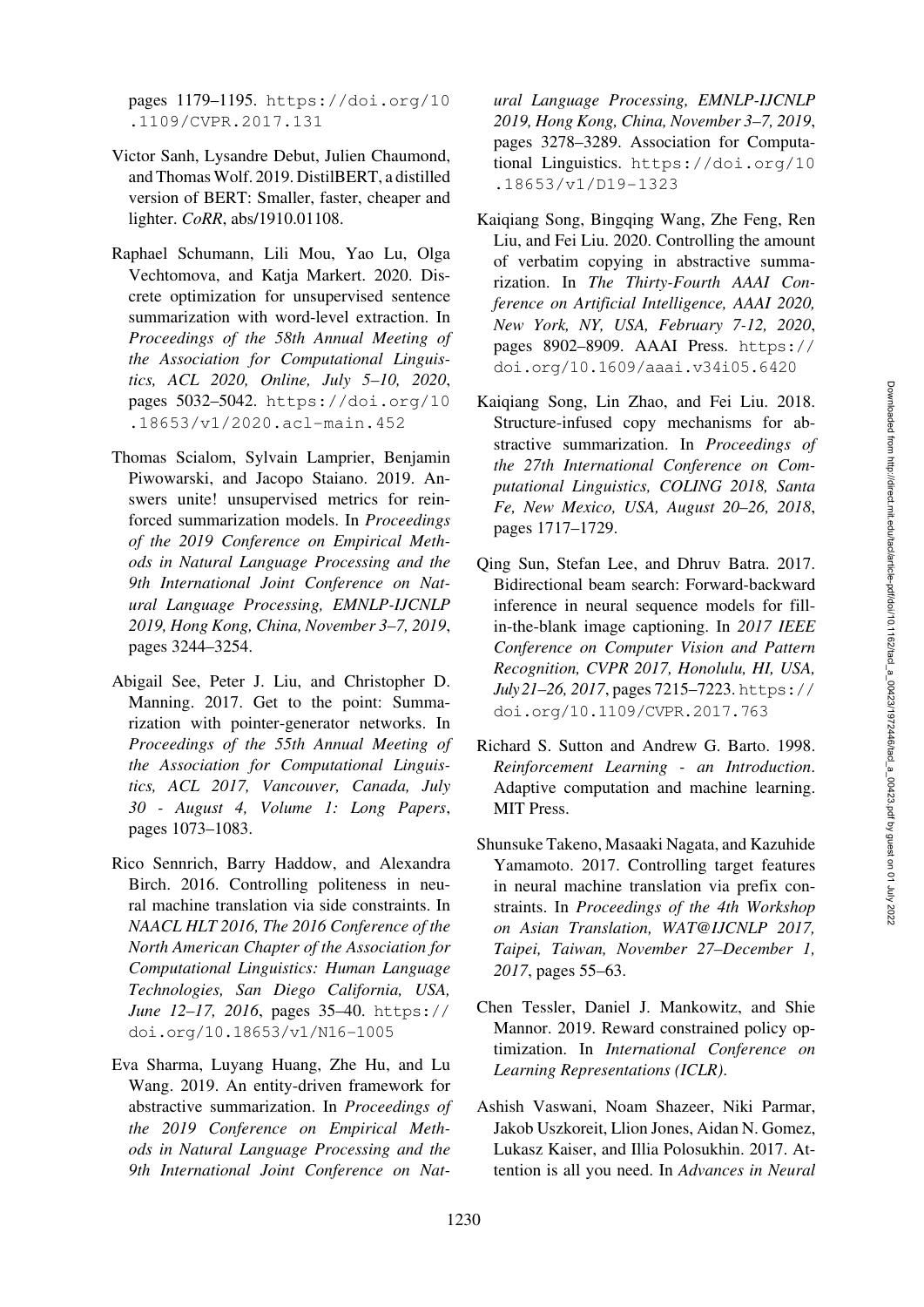*Information Processing Systems 30: Annual Conference on Neural Information Processing Systems 2017, 4–9 December 2017, Long Beach, CA, USA*, pages 5998–6008.

- <span id="page-18-0"></span>Xiaojun Wan. 2008. Using only cross-document relationships for both generic and topic-focused multi-document summarizations. *Information Retrieval*, 11(1):25–49. [https://doi.org](https://doi.org/10.1007/s10791-007-9037-5) [/10.1007/s10791-007-9037-5](https://doi.org/10.1007/s10791-007-9037-5)
- <span id="page-18-4"></span>Xiaojun Wan. 2009. Topic analysis for topic-focused multi-document summarization. In *Proceedings of the 18th ACM Conference on Information and Knowledge Management, CIKM 2009, Hong Kong, China, November 2–6, 2009*, pages 1609–1612. ACM.
- <span id="page-18-3"></span>Xiaojun Wan and Jianguo Xiao. 2009. Graph-based multi-modality learning for topicfocused multi-document summarization. In *IJCAI 2009, Proceedings of the 21st International Joint Conference on Artificial Intelligence, Pasadena, California, USA, July 11–17, 2009*, pages 1586–1591.
- <span id="page-18-2"></span>Xiaojun Wan, Jianwu Yang, and Jianguo Xiao. 2007. Manifold-ranking based topic-focused multi-document summarization. In *IJCAI 2007, Proceedings of the 20th International Joint Conference on Artificial Intelligence, Hyderabad, India, January 6–12, 2007*, pages 2903–2908.
- <span id="page-18-1"></span>Xiaojun Wan and Jianmin Zhang. 2014. CT-SUM: extracting more certain summaries for news articles. In *The 37th International ACM SIGIR Conference on Research and Development in Information Retrieval, SIGIR '14, Gold Coast, QLD, Australia - July 06 - 11, 2014*, pages 787–796. ACM.
- <span id="page-18-5"></span>Lu Wang, Hema Raghavan, Vittorio Castelli, Radu Florian, and Claire Cardie. 2013. A sentence compression based framework to query-focused multi-document summarization. In *Proceedings of the 51st Annual Meeting of the Association for Computational Linguistics, ACL 2013, 4–9 August 2013, Sofia, Bulgaria, Volume 1: Long Papers*, pages 1384–1394.
- <span id="page-18-11"></span>Thomas Wolf, Lysandre Debut, Victor Sanh, Julien Chaumond, Clement Delangue, Anthony Moi, Pierric Cistac, Tim Rault, R'emi Louf, Morgan Funtowicz, and Jamie Brew. 2019.

Huggingface's transformers: State-of-the-art natural language processing. *ArXiv*, abs/1910. 03771. [https://doi.org/10.18653/v1](https://doi.org/10.18653/v1/2020.emnlp-demos.6) [/2020.emnlp-demos.6](https://doi.org/10.18653/v1/2020.emnlp-demos.6)

- <span id="page-18-6"></span>Jingqing Zhang, Yao Zhao, Mohammad Saleh, and Peter J. Liu. 2020a. PEGASUS: Pre-training with extracted gap-sentences for abstractive summarization. In *Proceedings of the 37th International Conference on Machine Learning, ICML 2020, 13–18 July 2020, Virtual Event*, volume 119 of *Proceedings of Machine Learning Research*, pages 11328–11339. PMLR.
- <span id="page-18-10"></span>Tianyi Zhang, Varsha Kishore, Felix Wu, Kilian Q. Weinberger, and Yoav Artzi. 2020b. BERTScore: Evaluating text generation with BERT. In *8th International Conference on Learning Representations, ICLR 2020, Addis Ababa, Ethiopia, April 26–30, 2020*. OpenReview.net.
- <span id="page-18-7"></span>Yuhao Zhang, Derek Merck, Emily Bao Tsai, Christopher D. Manning, and Curtis Langlotz. 2020c. Optimizing the factual correctness of a summary: A study of summarizing radiology reports. In *Proceedings of the 58th Annual Meeting of the Association for Computational Linguistics, ACL 2020, Online, July 5–10, 2020*, pages 5108–5120. [https://doi.org/10](https://doi.org/10.18653/v1/2020.acl-main.458) [.18653/v1/2020.acl-main.458](https://doi.org/10.18653/v1/2020.acl-main.458)
- <span id="page-18-12"></span>Wei Zhao, Maxime Peyrard, Fei Liu, Yang Gao, Christian M. Meyer, and Steffen Eger. 2019. MoverScore: Text generation evaluating with contextualized embeddings and earth mover distance. In *Proceedings of the 2019 Conference on Empirical Methods in Natural Language Processing and the 9th International Joint Conference on Natural Language Processing, EMNLP-IJCNLP 2019, Hong Kong, China, November 3–7, 2019*, pages 563–578. Association for Computational Linguistics. [https://doi.org/10](https://doi.org/10.18653/v1/D19-1053) [.18653/v1/D19-1053](https://doi.org/10.18653/v1/D19-1053)
- <span id="page-18-9"></span>Wanrong Zhu, Zhiting Hu, and Eric P. Xing. 2019. Text infilling. *CoRR*, abs/1901.00158.
- <span id="page-18-8"></span>Daniel M. Ziegler, Nisan Stiennon, Jeffrey Wu, Tom B. Brown, Alec Radford, Dario Amodei, Paul Christiano, and Geoffrey Irving. 2020. Fine-tuning language models from human preferences. *CoRR*, abs/1909.08593.